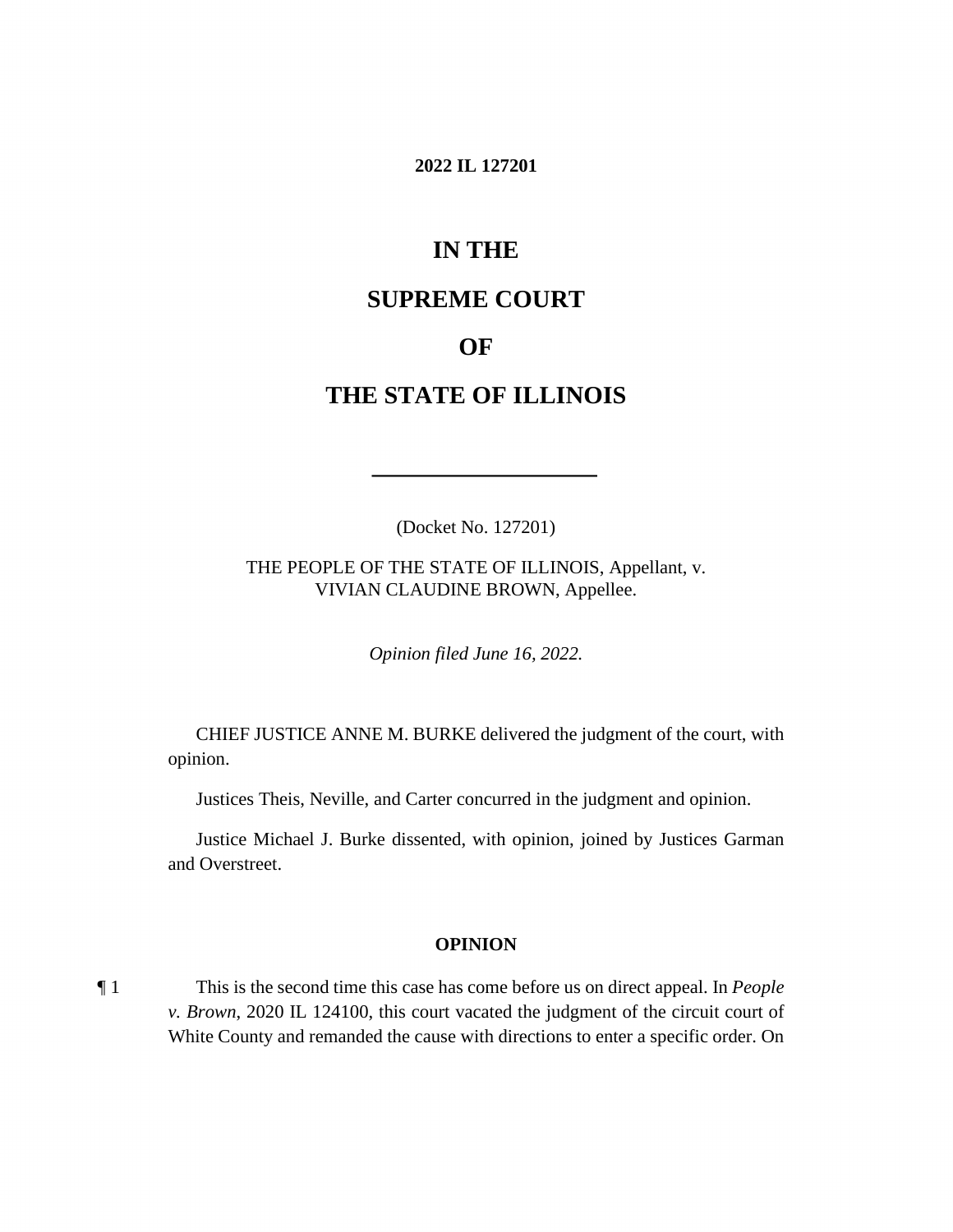remand, however, the circuit court concluded it would not be in the "best interests of justice" to follow this court's directions and entered a different order. Because the circuit court had no authority to set aside the directions of this court and enter a different order, we must again vacate and remand.

#### ¶ 2 BACKGROUND

- information with violating section  $2(a)(1)$  of the Firearm Owners Identification requires a person who possesses a firearm in Illinois to have a Firearm Owners ¶ 3 On May 5, 2017, defendant Vivian Brown was charged in a one-count criminal Card Act (FOID Card Act) (430 ILCS  $65/2(a)(1)$  (West 2016)). This provision Identification (FOID) card issued by the Department of State Police.
- March 18, 2017, White County sheriff's officers went to her rural home outside ¶ 4 On September 26, 2017, defendant filed a motion asserting that section 2(a)(1) was unconstitutional as applied under the second amendment to the United States Constitution (U.S. Const., amend. II). In this motion, defendant alleged that on Carmi, Illinois, in response to a report from her estranged husband that she was shooting a gun inside the house. Once there, the officers found no evidence that any shots had been fired but did find defendant in possession of a .22-caliber, singleshot, bolt-action rifle that she kept in her home for self-defense. Defendant admitted in her motion that she did not have a FOID card but alleged that she was a lawabiding adult who would have been eligible to receive a FOID card had she applied for one. Defendant maintained that, as applied to these alleged facts, section  $2(a)(1)$ criminalized the mere possession of a rifle in her home and, in so doing, violated her fundamental right to self-defense under the second amendment. No response to defendant's motion was filed by the White County State's Attorney.
- $2(a)(1)$  unconstitutional as applied both under the second amendment and article I, ¶ 5 On February 14, 2018, the circuit court entered a written order finding section section 22, of the Illinois Constitution of 1970 (Ill. Const. 1970, art. I, § 22). This order did not dismiss the information.
- ¶ 6 Following the entry of the February 14, 2018, order, the Illinois Attorney General intervened (see Ill. S. Ct. R. 19 (eff. Sept. 1, 2006)) and filed a motion to reconsider. On October 16, 2018, the circuit court entered a written judgment order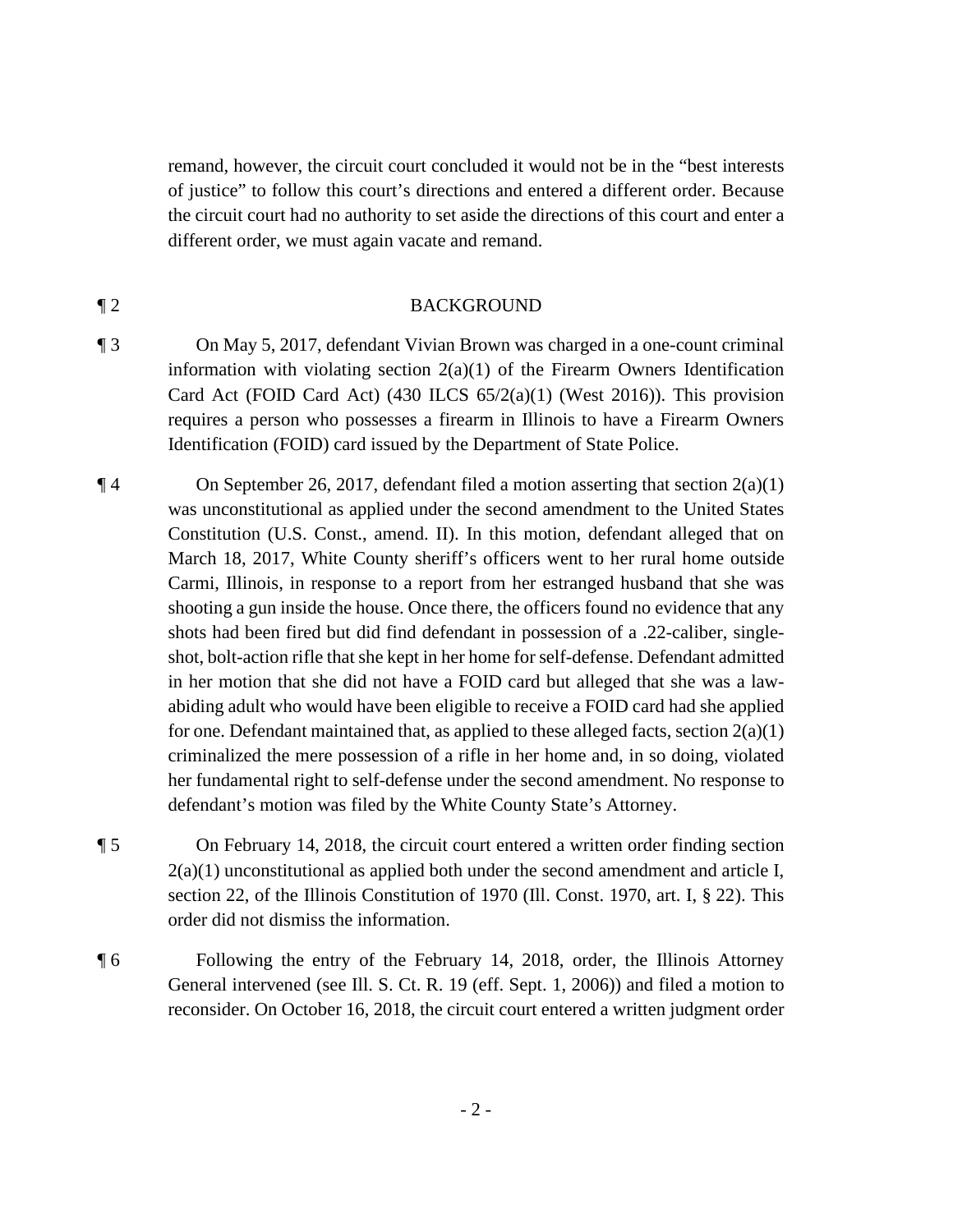February 14, 2018, order with additional material, and dismissed the criminal applied and, second, in the alternative, that the information failed to state an offense of a firearm in the home. that denied the Attorney General's motion to reconsider, supplemented the information. The additional material included by the circuit court in its judgment order "consisted primarily of a statutory analysis in which the court concluded the legislature did not intend for the FOID Card Act to apply in the home because such an interpretation would lead to absurd and unworkable results." *Brown*, 2020 IL 124100, ¶ 30. Thus, the circuit court's October 16, 2018, judgment order dismissed defendant's case on two grounds: first, that section  $2(a)(1)$  was unconstitutional as because the legislature did not intend for section  $2(a)(1)$  to apply to the possession

¶ 7 The State sought direct appeal to this court under Illinois Supreme Court Rule 603 (eff. Feb. 6, 2013), which allows for direct appeal in criminal cases in which a statute has been held invalid. However, this court, citing *Trent v. Winningham*, 172 Ill. 2d 420 (1996), and *Hearne v. Illinois State Board of Education*, 185 Ill. 2d 443 (1999), concluded that direct appeal was unavailable. *Brown*, 2020 IL 124100.

 cannot " 'properly serve as a basis for direct supreme court review.' " *Id.* ¶¶ 24, 32 *Id.* ¶ 21 (quoting *Trent*, 172 Ill. 2d. at 425). Allowing direct review when a circuit otherwise not have been allowed as a matter of permissive review. *Id.* In other circuit court had taken an action that it should not have." *Id.* To avoid this outcome, ¶ 8 As this court in *Brown* explained, both *Trent* and *Hearne* hold that, when a circuit court declares a statute unconstitutional and, at the same time, provides an alternative, nonconstitutional basis for relief, the finding of unconstitutionality (quoting *Hearne*, 185 Ill. 2d at 455). This rule derives from the common-law principle that courts "should not compromise the stability of our legal system 'by declaring legislation unconstitutional when the particular case does not require it.' " court unnecessarily declares a statute unconstitutional would upset the "normal appellate process" and bring before this court as a matter of right a case that might words, the case would come before this court on direct review "only because the *Trent* and *Hearne* both concluded that direct appeal cannot lie in this court, even though a statute has been declared invalid.

¶ 9 This court in *Brown* further noted that both *Trent* and *Hearne* had acknowledged "there might be reasons of efficiency or judicial economy to address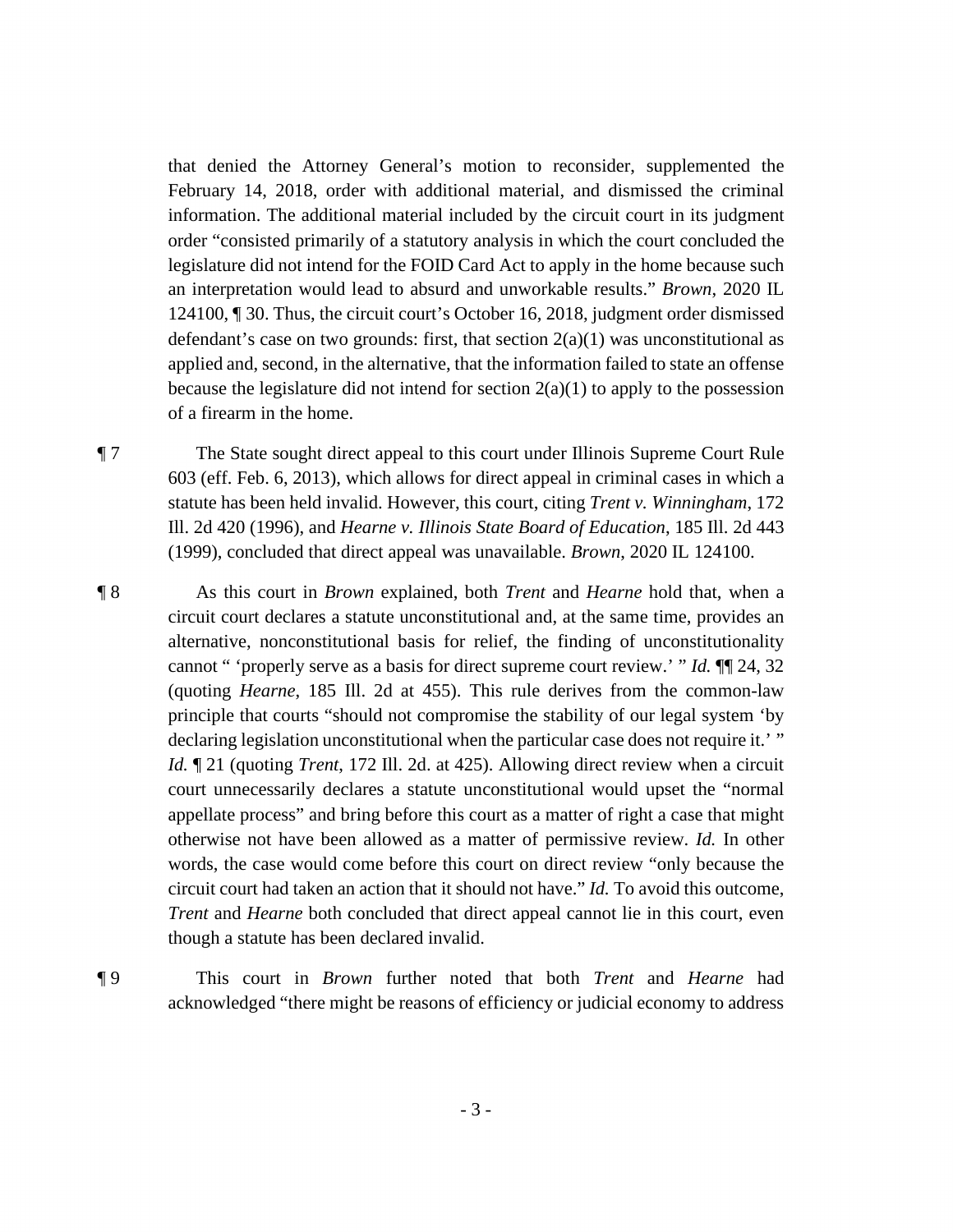the constitutional issue." *Id.* ¶ 22. However, both cases had determined that "these  to do so." *Id.*; see also *id.* ¶ 26 (" '[t]he interest in the stability of the legal system interests could not justify holding a statute unconstitutional before it was necessary outweighs the potential benefit of increased efficiency that may be gained by addressing a constitutional issue before it is necessary to reach it' " (quoting *People v. Hampton*, 225 Ill. 2d 238, 245 (2007))).

- ¶ 10 Consistent with the approach taken in *Trent* and *Hearne*, this court in *Brown*  vacated the circuit court's finding that section  $2(a)(1)$  was unconstitutional and remanded the cause with directions to enter a modified judgment order that excluded that finding. *Id.* ¶ 32. This was done "to preserve the State's right to seek review in the appellate court of the circuit court's nonconstitutional basis for dismissing defendant's information" and to " 'permit the normal appellate process to run its course' " *Id.* (quoting *Trent*, 172 Ill. 2d at 426).
- ¶ 11 The conclusion of this court's opinion in *Brown* stated:

"The circuit court's ruling that section  $2(a)(1)$  of the FOID Card Act is unconstitutional as applied was not necessary to the resolution of this case. Therefore, we remand this cause to the circuit court. We direct that the order entered by the circuit court on February 14, 2018, be vacated. We further direct that the October 16, 2018, judgment order dismissing defendant's information be vacated and then modified to exclude the ruling that section  $2(a)(1)$  is unconstitutional. The modified order is thereupon to be reentered.

Vacated and remanded with directions." *Id.* ¶¶ 36-37.

 the normal appellate process could unfold. *Id.* ¶ 58. The dissent reasoned that the (*id.* ¶ 39) and, therefore, remanding to the circuit court to enter a new order ¶ 12 Justice Karmeier dissented in *Brown*. While acknowledging that the circuit court's October 16, 2018, order could be read as providing a nonconstitutional ground for dismissing defendant's information, the dissent concluded that the better reading of the order was that the circuit court had not intended to do so. *Id.* ¶ 53 (Karmeier J., dissenting, joined by Theis, J.). Further, even if the circuit court had provided an alternative, nonconstitutional ground for dismissal, the dissent disagreed with the majority's determination that the cause should be remanded so statutory ground for dismissal provided by the circuit court was "clearly meritless"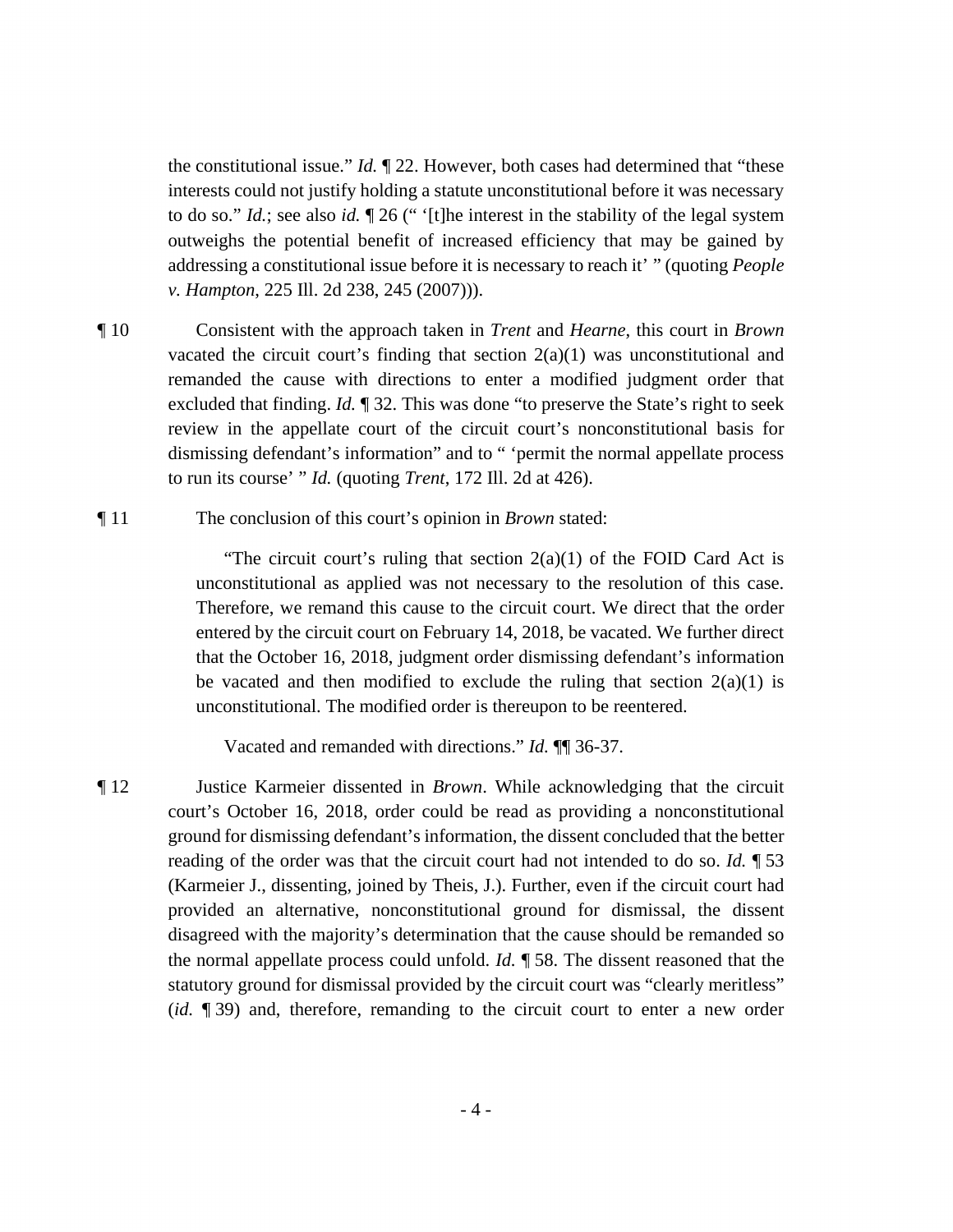dismissing the case on statutory rather than constitutional grounds would be "a meaningless and wasteful act" (*id.* ¶ 59) and a "pointless exercise" (*id.* ¶ 39). The appellate process to take place would not serve "the interests of justice." *Id.* dissent concluded that remanding the cause to the circuit court to allow the normal

- ¶ 13 No petition for rehearing was filed by either party. The mandate of this court issued to the circuit court on May 28, 2020.
- ¶ 14 When the cause was remanded, the matter proceeded in the circuit court before a new judge, as the judge who first heard the case had since retired. Initially, the circuit court entered the modified order as directed by this court, dismissing defendant's information on the nonconstitutional ground in an order dated June 4, 2020, thereby granting defendant complete relief. Subsequently, however, on June 9, 2020, counsel for defendant filed a motion asking the circuit court to "reconsider its modified order" and to vacate it.
- motion asserted that the dissent was "correct" when it concluded that the statutory  (*id.* ¶ 59) that would cause unnecessary delay. Citing *McClain v. Illinois Central*  ¶ 15 The motion to reconsider mirrored the reasoning of the dissent in *Brown*. The basis for dismissing defendant's information was meritless. The motion quoted the dissent in *Brown* at length and repeated the dissent's conclusion that allowing the normal appellate process to take place would be "a meaningless and wasteful act" *Gulf R.R. Co.*, 121 Ill. 2d 278, 287 (1988), the motion asserted that a circuit court has the authority to reconsider and correct a previous order entered in the same case. The motion therefore urged the circuit court to "reconsider its Modified Order of June 4, 2020, find it legally erroneous and vacate it." No hearing was held on this motion, and no written response was filed by the White County State's Attorney.
- ¶ 16 On June 15, 2020, the circuit court entered a written order granting the motion to reconsider. The circuit court's order copied the motion to reconsider verbatim and, like the motion, explicitly adopted the reasoning of the dissent in *Brown*. The order concluded that it was "in the best interests of justice" that the modified order entered on June 4, 2020, be vacated. Accordingly, the circuit court vacated the modified order, reinstated the criminal information, and allowed defendant "to present whatever motions deemed appropriate" to challenge the information.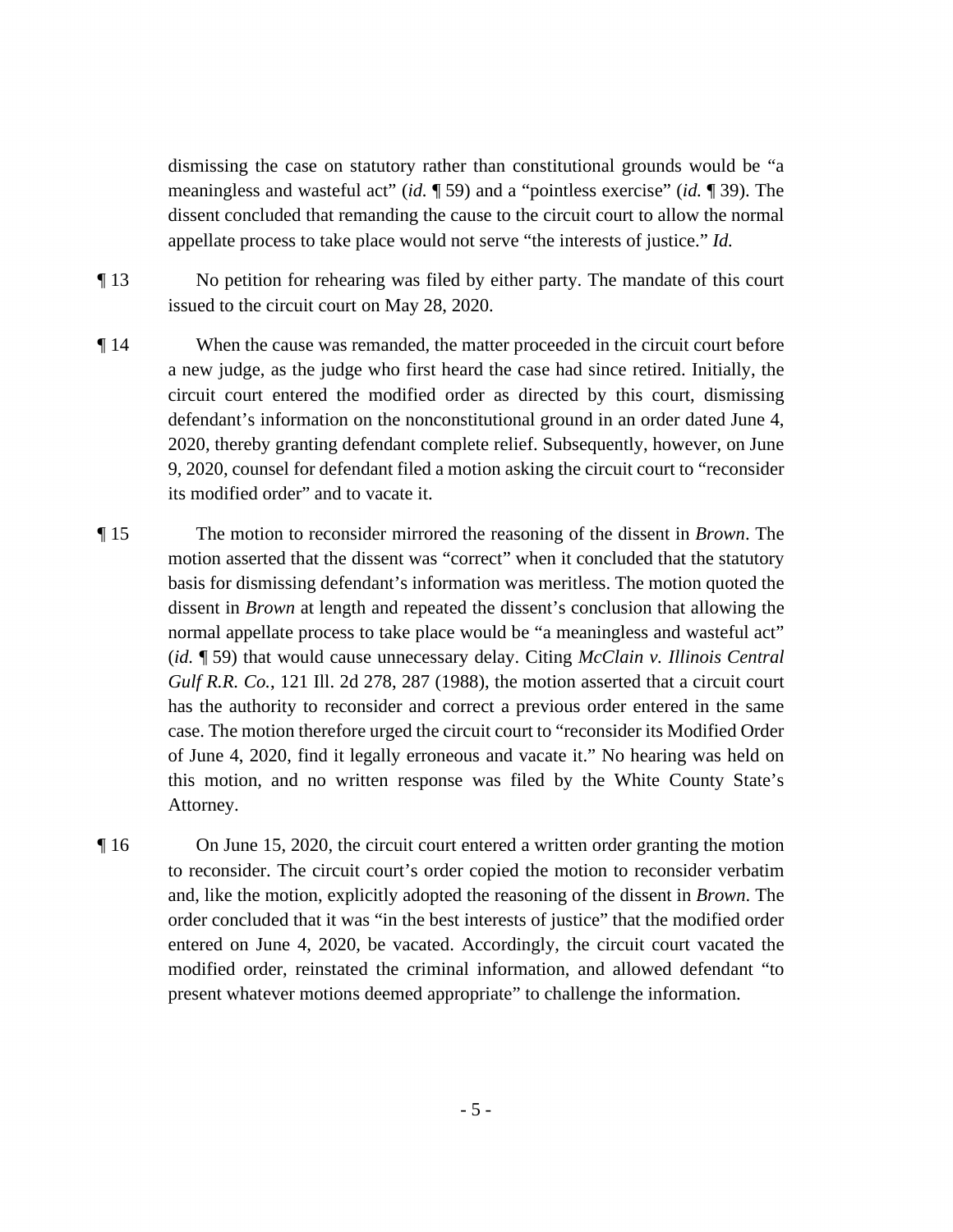- ¶ 17 On June 19, 2020, defendant filed a new "Motion to Find Statute Unconstitutional," which renewed the argument that section  $2(a)(1)$  was unconstitutional as applied to defendant. The Illinois Attorney General again intervened and filed a written response. Following a hearing, the circuit court granted defendant's motion in a written order dated April 26, 2021. The circuit court's new order contained only the finding that section  $2(a)(1)$  was unconstitutional as applied. The State again appealed directly to this court. Ill. S. Ct. R. 603 (eff. Feb. 6, 2013).
- ¶ 18 After briefing was completed, this court ordered the parties to submit supplemental briefs addressing whether the circuit court's June 15, 2020, order vacating the June 4, 2020, modified order violated this court's mandate in *Brown*  and whether the circuit court could entertain defendant's motion to reconsider, given that a party generally "cannot complain of an error that does not prejudicially affect that party" (*Powell v. Dean Foods Co.*, 2012 IL 111714, ¶ 36).

#### ¶ 19 ANALYSIS

- enter those orders. The controlling rule is clear and unconditional. When a cause is "remanded by the reviewing court with instructions to the circuit court to enter a end of the case,' and there is 'nothing which the circuit court [is] authorized to do but enter the decree.' " *Price v. Philip Morris, Inc.*, 2015 IL 117687, ¶ 49 (quoting ¶ 20 The circuit court's order of April 26, 2021, finding section 2(a)(1) of the FOID Card Act unconstitutional, and the order of June 15, 2020, vacating the modified order of June 4, 2020, must both be vacated because the court had no authority to specific order, the reviewing court's judgment is, with respect to the merits, 'the *Smith v. Dugger*, 318 Ill. 215, 217 (1925)). "[T]he circuit court has no discretion on remand to take any further action on the merits, but must do only as directed." *Id.*
- ¶ 21 This rule is not new, having been stated by this court many times, over many years. As early as 1873, for example, this court observed that, "where a case has been tried in this court, and remanded with specific directions to dismiss the bill, or do some other act, the court below has no power to do any thing but carry out the specific directions." *Boggs v. Willard*, 70 Ill. 315, 316 (1873). It is the duty of the circuit court to execute the mandate of this court, and where our directions are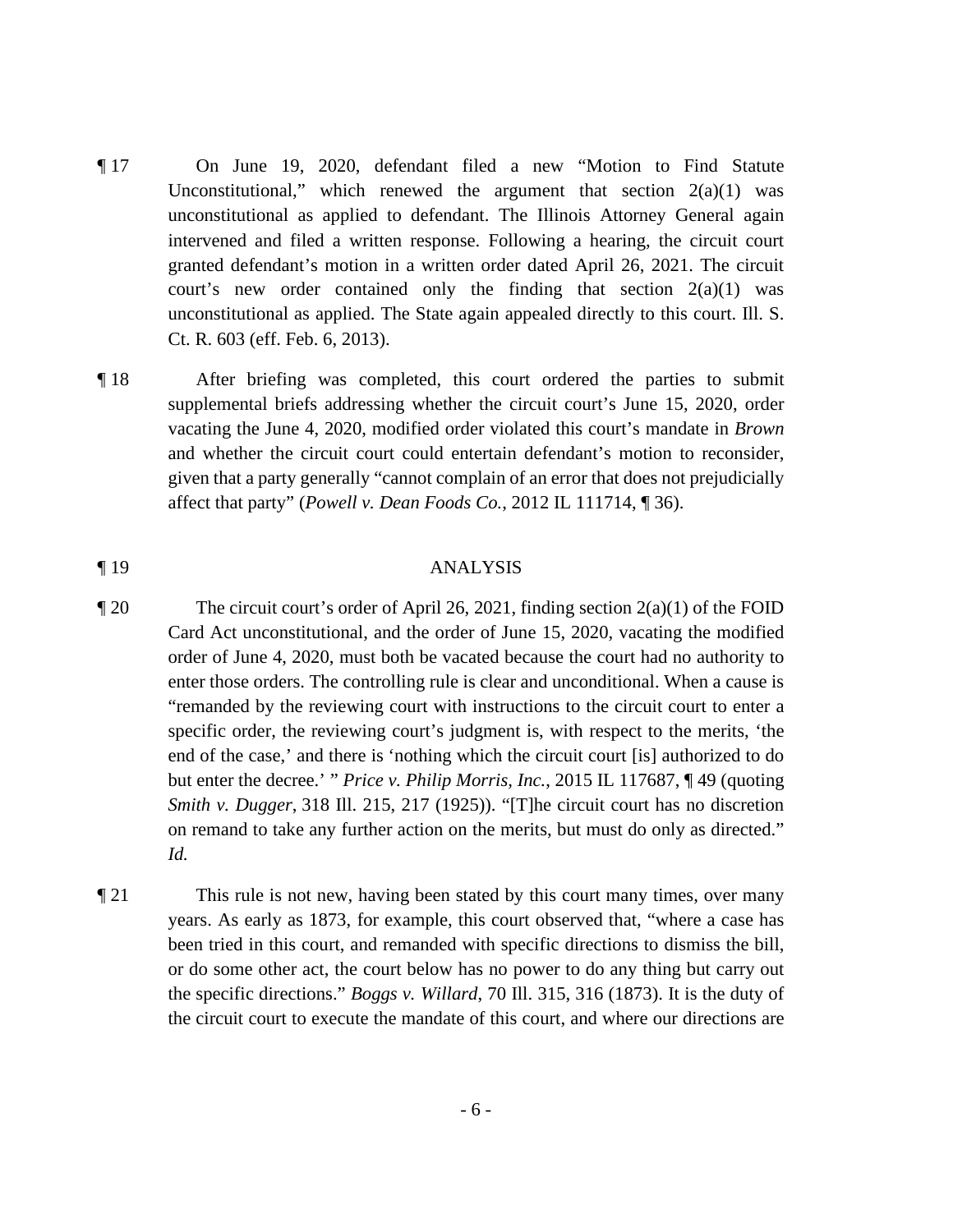"precise and unambiguous," the circuit court may not look elsewhere for authority to change the mandate's meaning or direction. *Fisher v. Burks*, 285 Ill. 290, 293 (1918); see also, *e.g.*, *PSL Realty Co. v. Granite Investment Co.*, 86 Ill. 2d 291, 308 (1981) ("The trial court may only do those things directed in the mandate.").

¶ 22 Our mandate in *Brown* was "precise and unambiguous" (see *Fisher*, 285 Ill. 2d at 293). The circuit court was directed to enter a modified order dismissing defendant's information on the alternative nonconstitutional ground, thereby allowing the normal appellate process to proceed. The circuit court concluded, however, that it would not be in the "best interests of justice" to enter such an order. The circuit court had "no power" (*Boggs*, 70 Ill. at 316) to set aside this court's directions. In doing so, the circuit court violated the mandate of this court.

- ¶ 23 Before this court, both parties stress that the circuit court did initially enter the modified order as directed by this court and only set it aside subsequently, in response to defendant's motion to reconsider. The circuit court, in granting the motion, stressed this point as well, noting that a circuit court may reconsider its prior orders. The parties further note that this court contemplated appellate review of the statutory argument for dismissing defendant's information and, from this, contend it was permissible for the circuit court to entertain defendant's motion and vacate the June 4, 2020, modified order. Thus, according to the parties, the mandate of this court was not violated. We disagree.
- and vacate the June 4, 2020, modified order reflects a fundamental entered on remand is not that of the circuit court. Rather " '[i]t is, in fact, the on remand, the circuit court is merely performing the " 'ministerial act' " of U.S. 543, 546 (1947)). As such, the order entered on remand " 'is final and conclusive upon all the parties' " and " 'must be regarded as free from error.' " *Id.*  ¶ 24 The idea that the circuit court could entertain defendant's motion to reconsider misunderstanding of the nature of this court's mandate and the modified order. As this court explained in *Price*, when a judgment of the circuit court is reversed or vacated by this court and the cause is remanded with specific directions, the order judgment of this court promulgated through the trial court.' " (Emphasis omitted.) *Price*, 2015 IL 117687, ¶ 49 (quoting *Smith*, 318 Ill. at 217). In entering the order implementing this court's judgment. *Id.* (quoting *Gospel Army v. Los Angeles*, 331 (quoting *Smith*, 318 Ill. at 217).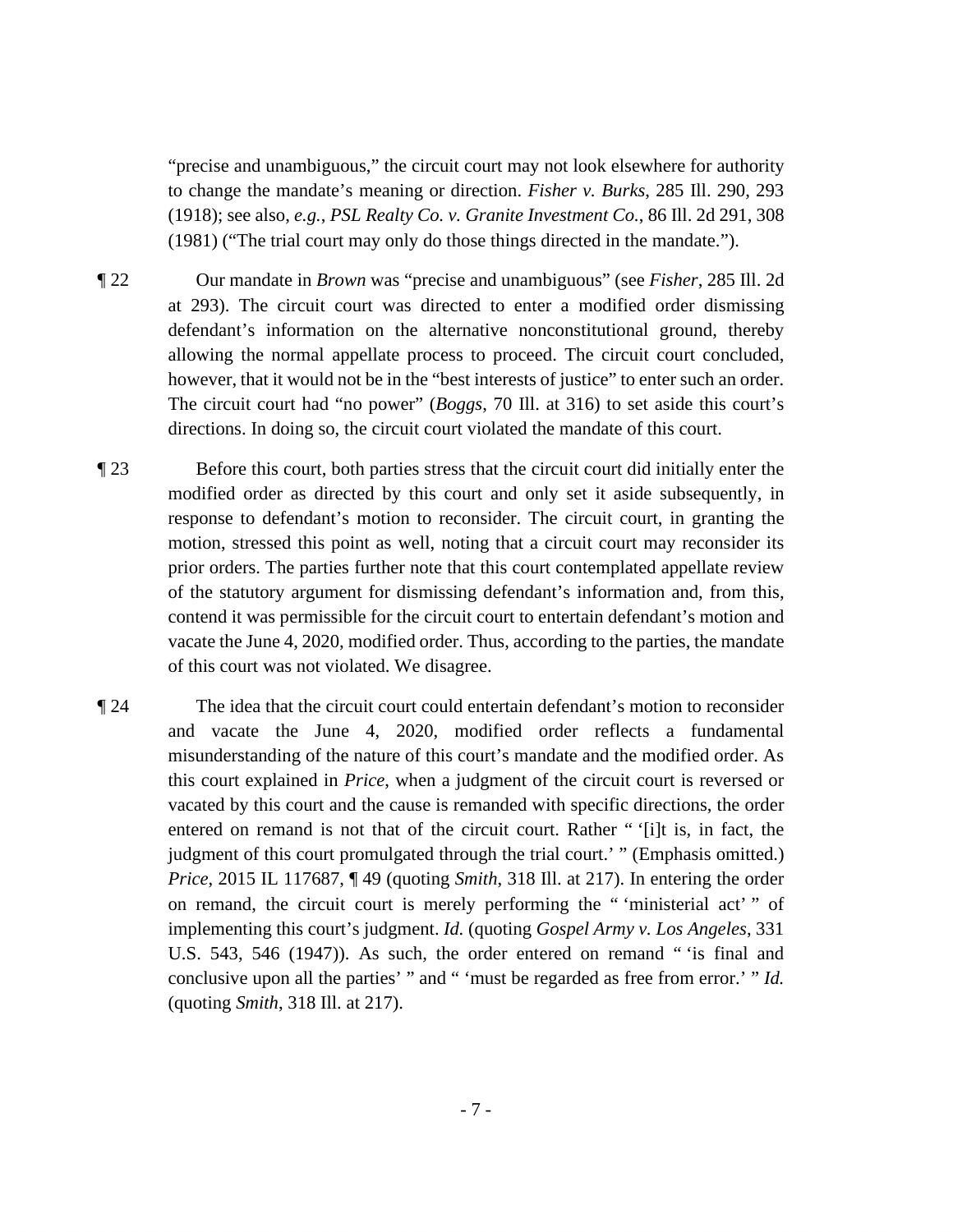- ¶ 25 The circuit court had no authority to entertain defendant's motion to reconsider or to vacate the June 4, 2020, modified order because that order was not, in fact, the circuit court's order. It was the judgment of *this* court, promulgated through the circuit court. *Id.* A circuit court has no power to set aside a judgment of this court or any reviewing court. *Id.* ¶ 39. For this reason, when a reviewing court remands a cause with directions to enter a specific order, the mandate " 'must be enforced as written. Relief from its directions, even though manifestly erroneous, can be had only in the appellate court whose judgment it is.' " *Flanigan v. McFeely*, 120 A.2d 102, 105-06 (N.J. 1956) (quoting *Plainfield-Union Water Co. v. Mountainside*, 102 A.2d 1, 4 (N.J. 1954)).
- ¶ 26 This must of course be the governing rule. If it were otherwise, a dissatisfied party could simply move in the circuit court following a remand to have the reviewing court's directions set aside, effectively upending our hierarchical judicial system. And that is precisely what occurred in this case. Defendant's motion to reconsider was explicit in arguing that the decision of this court in *Brown* was incorrect and should not be followed. It was, in short, an "impermissible attack on the judgment rendered by this court" in *Brown*. *Price*, 2015 IL 117687, ¶ 52.
- ¶ 27 There is a means for a dissatisfied party to seek reconsideration of a decision of this court. Under Illinois Supreme Court Rule 367 (eff. Nov. 1, 2017), the party may file a petition for rehearing. Defendant in this case did not file one. A party may not ignore the requirements of Rule 367, then move in the circuit court to overrule this court.
- decision and issued its mandate, it must be obeyed. A circuit court ¶ 28 Similarly, the circuit court's conclusion that the dissent in *Brown* was correct and that the "best interests of justice" required it to disobey this court's directions was plainly error. A circuit court may disagree with the resolution of a case provided by a reviewing court, but once the reviewing court has rendered its

"cannot amend, alter, or refuse to apply an appellate court's mandate simply because an attorney persuades the court that the decision giving rise to the mandate is wrong, misguided, or unjust. A [circuit] court can, of course, wax eloquent about how wrong the appellate court is, but after the waxing wanes the mandate must be followed." *Winn-Dixie Stores, Inc. v. Dolgencorp, LLC*, 881 F.3d 835, 844 (11th Cir. 2018).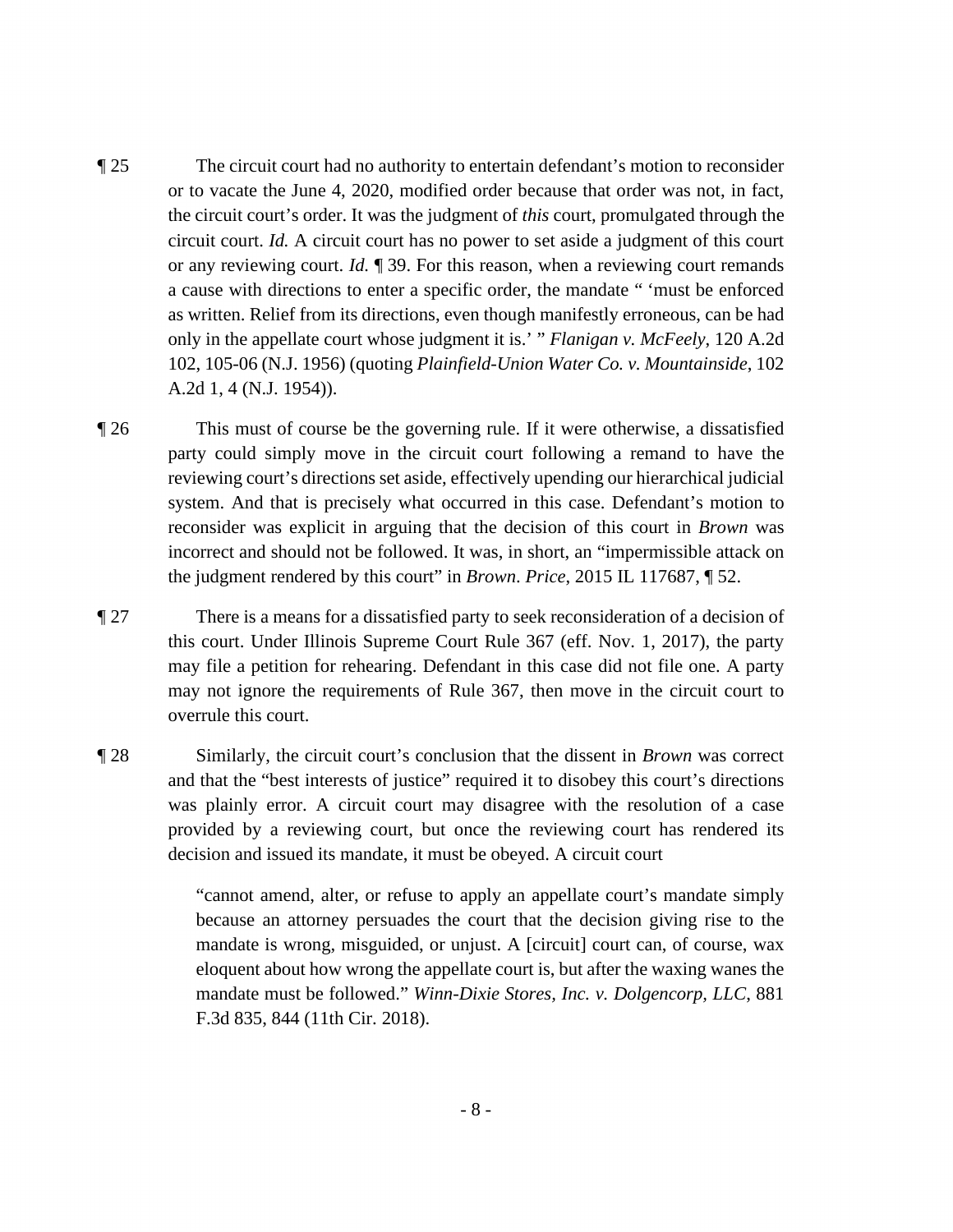- ¶ 29 Defendant's motion to reconsider was an inappropriate and impermissible attack on this court's judgment in *Brown*. The circuit court had "no power whatever" (*People ex rel. McLaren v. DeBoice*, 377 Ill. 634, 639 (1941)) to entertain defendant's motion or to take any action other than entering the modified order.
- ¶ 30 We recognize that the parties are clearly anxious to have this court review the defense motions. Nevertheless, the parties' desire to have this court review the circuit court's order of April 26, 2021, finding section  $2(a)(1)$  unconstitutional as applied. Indeed, in the circuit court, counsel for defendant was so intent on reaching the constitutional issue that he took the extraordinary step of moving to vacate the June 4, 2020, modified order—an order that granted his client complete relief in a criminal case—even though counsel was appearing before a new judge and had been given no assurance on the record as to how that judge might rule on any future circuit court's April 26, 2021, order does not solve the fundamental problem presented here: to review the circuit court's order finding section  $2(a)(1)$ unconstitutional, this court would first have to conclude that the circuit court had the authority to enter that order. And to reach that conclusion, we would have to hold that a circuit court possesses the power to set aside the directions of this court. We cannot take that step.
- 29 Ill. 294, 302-03 (1862). Accordingly, the circuit court's orders of April 26, 2021, and June 15, 2020, must be vacated. The cause is remanded to the circuit court to ¶ 31 "Mandates of this court are not to be treated lightly but are to be obeyed." *Id.*  Where the cause is remanded by this court "with specific directions, the court below has no discretion, but must pursue the mandate" of this court. *Chickering v. Failes*, reenter the modified order that was originally entered on June 4, 2020, at the direction of this court. On remand, the circuit court shall not entertain any motion from any party, nor take any action other than entering the modified order. Because the circuit court's orders must be vacated, we do not reach any other issue in this appeal.

#### ¶ 32 CONCLUSION

¶ 33 For the foregoing reasons, the circuit court's orders of April 26, 2021, and June 15, 2020, are vacated. The cause is remanded to the circuit court to reenter the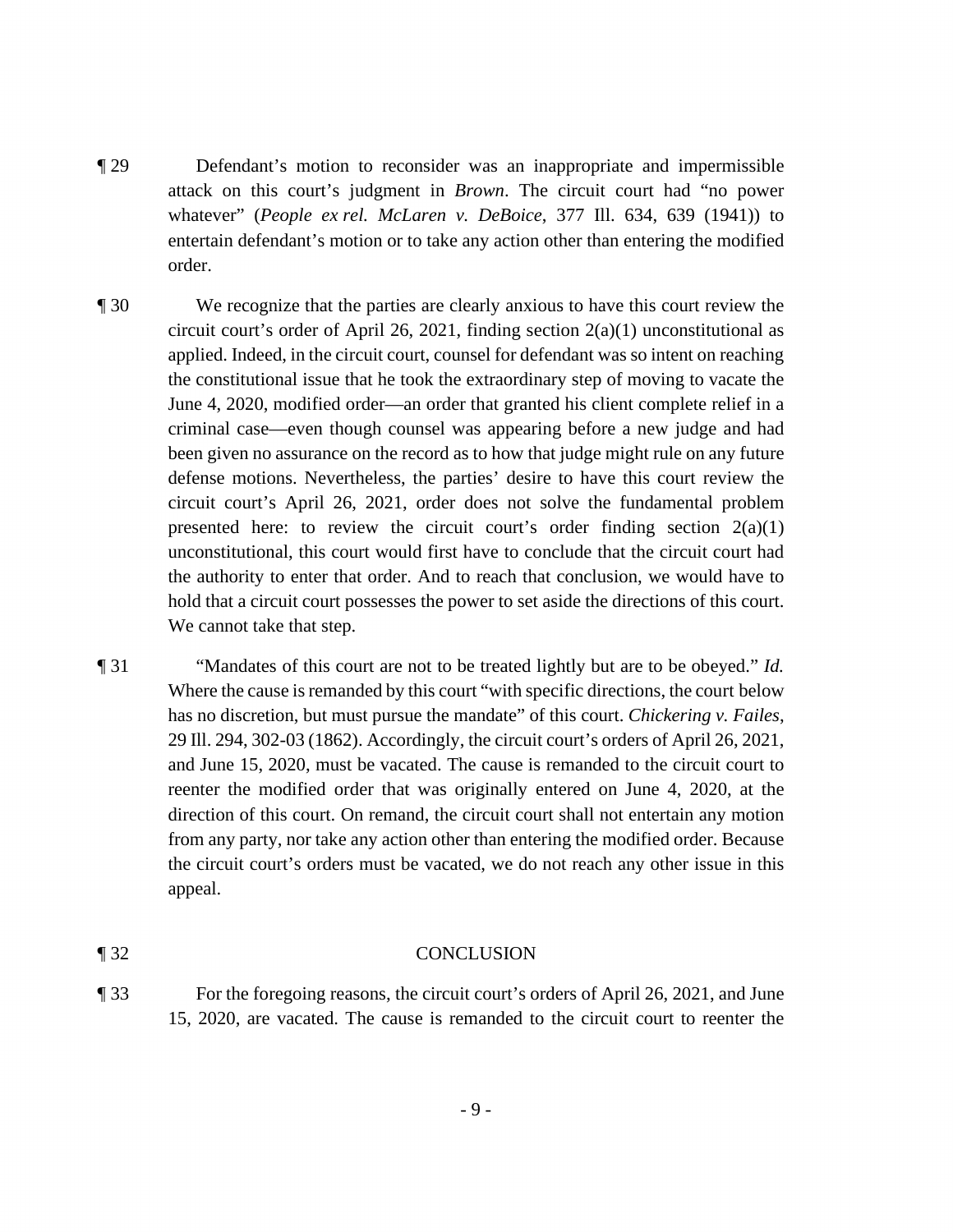modified order that was originally entered on June 4, 2020, at the direction of this court. On remand, the circuit court shall not entertain any motion from any party, nor take any action other than entering the modified order.

¶ 34 Vacated and remanded with directions.

### ¶ 35 JUSTICE MICHAEL J. BURKE, dissenting:

- ¶ 36 The last time this case was before the court, Justices Karmeier and Theis referred to this court's remand as an "unexpected and pointless exercise" and a "meaningless and wasteful act." *People v. Brown*, 2020 IL 124100, ¶¶ 39, 59 (Karmeier, J., dissenting, joined by Theis, J.) (*Brown I*). I cannot think of a better description for the remand that the court issues today.
- while expressing no opinion on the merits of the case, forces the trial court to take In concluding that the trial court was not allowed to entertain defendant's motion ¶ 37 In a move that appears to be unprecedented in Illinois jurisprudence, this court, a particular position on the merits and denies that court its inherent power to reconsider its own ruling. The trial court reconsidered that ruling because it found that it was both legally erroneous and that it "force[d] the defendant to take a position not of her own choosing, one that she will lose on appeal and one which will unnecessarily delay (perhaps by years) the ultimate disposition of this case." to reconsider, the majority both mischaracterizes what happened below and misreads and misapplies this court's precedents. As I will demonstrate below, the trial court did absolutely nothing wrong, and there is nothing in this court's precedents supporting the majority's disposition. Indeed, our case law compels the opposite result. This court should consider the State's appeal on the merits.
- ¶ 38 I. What Really Happened
- ¶ 39 The majority opinion is replete with statements that make it sound as if defendant and the trial court were thumbing their noses at this court's authority. For instance, the majority states that, "[o]n remand, however, the circuit court concluded it would not be in the 'best interests of justice' to follow this court's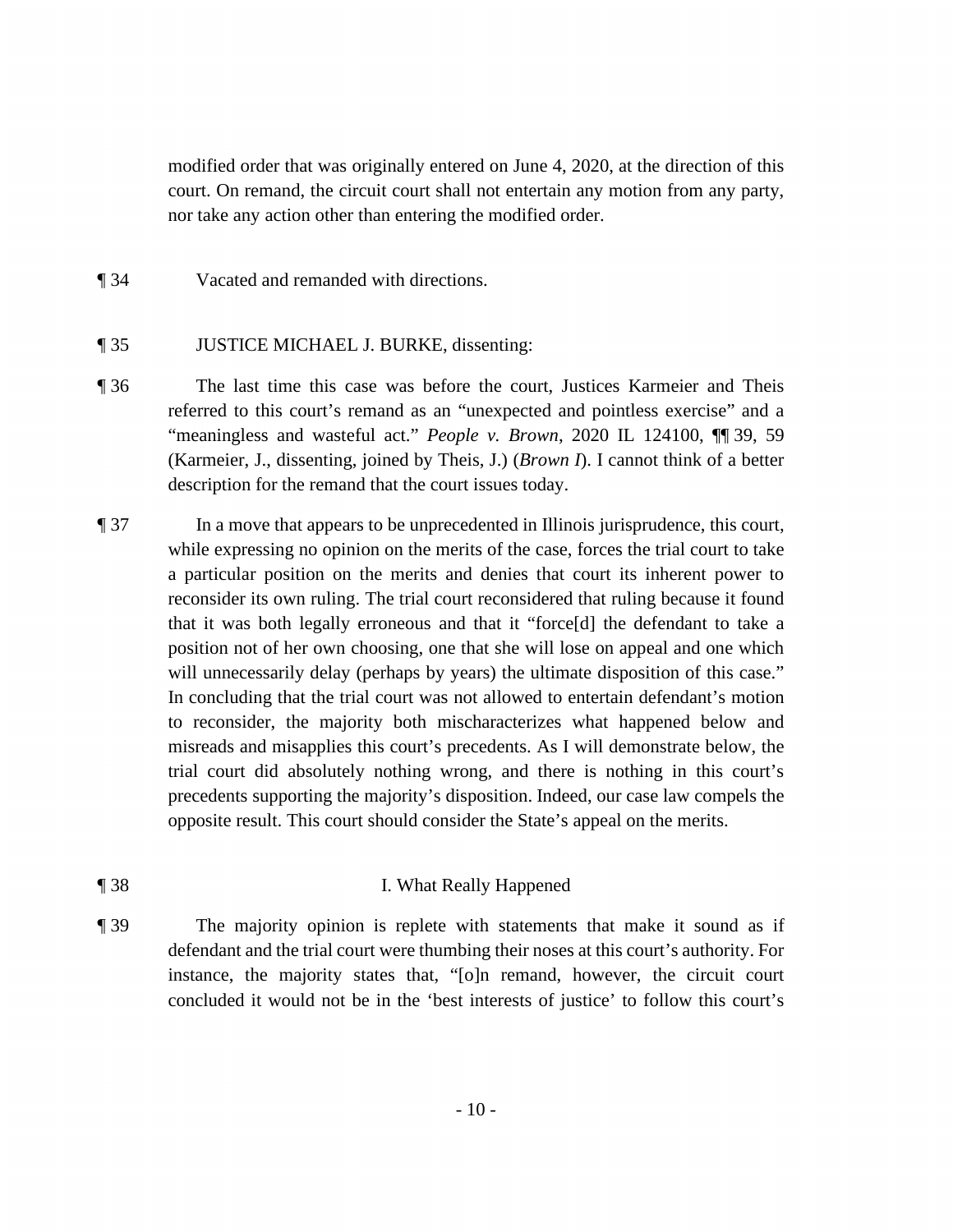order." *Supra* ¶ 22. The majority also states that the circuit court concluded that the dissent in *Brown I* was correct and that the best interests of justice required it to supreme court. *Supra* ¶ 27. directions and entered a different order." *Supra* ¶ 1. The majority later notes that this court directed the circuit court to enter an order dismissing defendant's information on the alternative nonconstitutional ground but that the circuit court concluded that "it would not be in the 'best interests of justice' to enter such an disobey this court's directions. *Supra* ¶ 28. The majority further asserts that reaching the merits of the case would require it to hold that "a circuit court possesses the power to set aside the directions of this court." *Supra* ¶ 30. The majority characterizes defendant's motion to reconsider in a similar vein. For instance, the majority states that defendant argued that this court's decision in *Brown I* was incorrect and should not be followed and also that defendant launched an " 'impermissible attack on the judgment rendered by this court' " in *Brown I*. *Supra* ¶ 26 (quoting *Price v. Philip Morris, Inc.*, 2015 IL 117687, ¶ 52). Finally, the majority claims that defendant moved in the circuit court to overrule the

 or the trial court's ruling is accurate. This court's holding in *Brown I* was that the opinion in *Brown I* stands for is that direct supreme court review may not be had ¶ 40 Not one of the above characterizations of the defendant's motion to reconsider trial court had set forth both a constitutional and a statutory basis for dismissing the charge against defendant and that therefore the constitutional basis should be stricken from the court's order. Applying the rule of constitutional avoidance, the majority held that "[t]he circuit court's holding that section  $2(a)(1)$  of the FOID Card Act is unconstitutional was not necessary for the resolution of this case. Thus, in accordance with *Trent v. Winningham*, 172 Ill. 2d 420 (1996), and *Hearne v. Illinois State Board of Education*, 185 Ill. 2d 443 (1999), the circuit court's constitutional holding cannot 'properly serve as a basis for direct supreme court review.' " *Brown I*, 2020 IL 124100, ¶ 32 (quoting *Hearne*, 185 Ill. 2d at 455). The court thus directed the circuit court to enter a modified judgment order that excluded the finding of unconstitutionality. *Id.* The court was quite clear, however, that it was expressing "*no opinion on the merits of the circuit court's statutory analysis*." (Emphasis added.) *Id.* In other words, the *only* proposition the majority from a circuit court order that holds a statute unconstitutional while also providing a nonconstitutional basis for its ruling. This court expressed *no opinion* on the merits of the trial court's statutory analysis.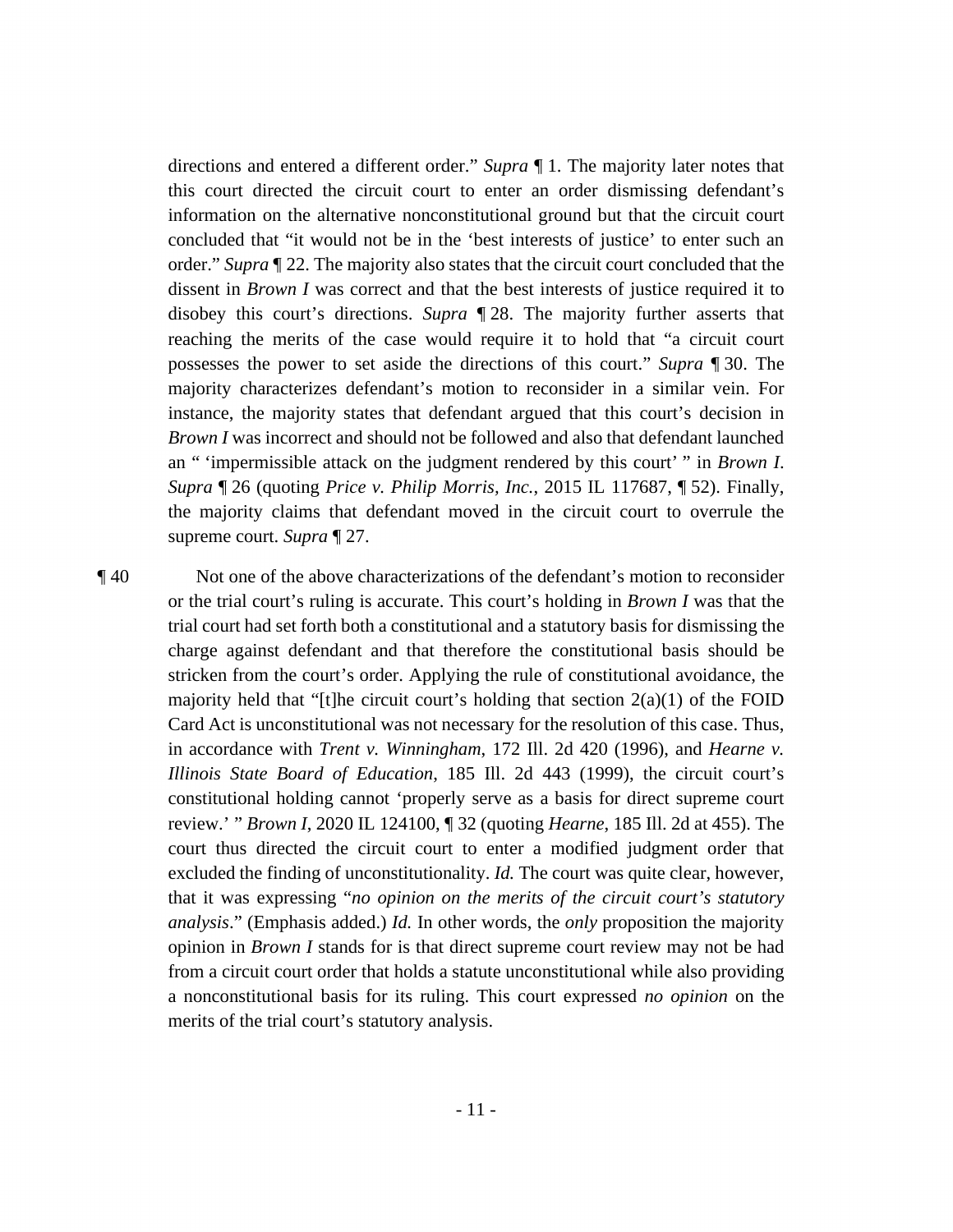court's statutory analysis, a matter that *Brown I* expressly declined to address. should not be followed (*supra* ¶ 26), (2) launch an impermissible attack on this court's decision in *Brown I* (*supra* ¶ 27), or (3) move in the circuit court to overrule would have been if she had argued against this court's holding that a circuit court order that holds a statute unconstitutional while also providing a nonconstitutional ¶ 41 Defendant's motion to reconsider was directed solely at the *merits* of the trial Defendant did not (1) argue that this court's decision in *Brown I* was incorrect and this court (*supra* ¶ 27). The only way defendant could have done any of these things basis for its ruling cannot properly serve as a basis for direct supreme court review. That was the *only* thing this court held in *Brown I*, and defendant never contested that proposition.

 *Brown I* majority that the constitutional basis should be stricken if there was a valid nonconstitutional basis was legally erroneous, a matter not addressed in *Brown I*. Thus, the circuit court's decision was in no way inconsistent with this court's Unlike Justice Karmeier, the *Brown I* majority did not weigh in on the merits of the statutory analysis.<sup>1</sup> As the *Brown I* majority did not address the merits, there was ¶ 42 Similarly, the circuit court never concluded that it would be in the best interests of justice to refuse to follow this court's mandate and to enter a different order instead. Rather, the court did exactly what this court ordered it to do and entered an order dismissing the charge against defendant solely on statutory grounds. Defendant then filed a motion to reconsider, arguing that the statutory analysis was legally erroneous. The circuit court agreed with defendant that the statutory analysis was legally erroneous. The circuit court never, at any point, disagreed with the nonconstitutional basis for its finding. What the circuit court decided was that the mandate. The circuit court did not "disobey" this court's directions (*supra* ¶ 28) or "set aside the directions of this court" (*supra* ¶ 30). And, while the circuit court did cite Justice Karmeier's dissent, it did so for the proposition that the alleged statutory basis for the trial court's decision was meritless and doomed to fail on appeal. no reason why the trial court could not exercise its inherent power to reconsider its own ruling. See, *e.g.*, *People v. Mink*, 141 Ill. 2d 163, 171 (1990) (trial court in criminal case has inherent authority to reconsider and correct its own rulings, and

<sup>&</sup>lt;sup>1</sup>As the majority freely admits (*supra* ¶ 28), defendant and the trial court were entitled to criticize every aspect of *Brown I* and to say that the dissent was right about everything as long as the trial court complied with the mandate. Here, the trial court did so when it entered the precise order that this court directed it to.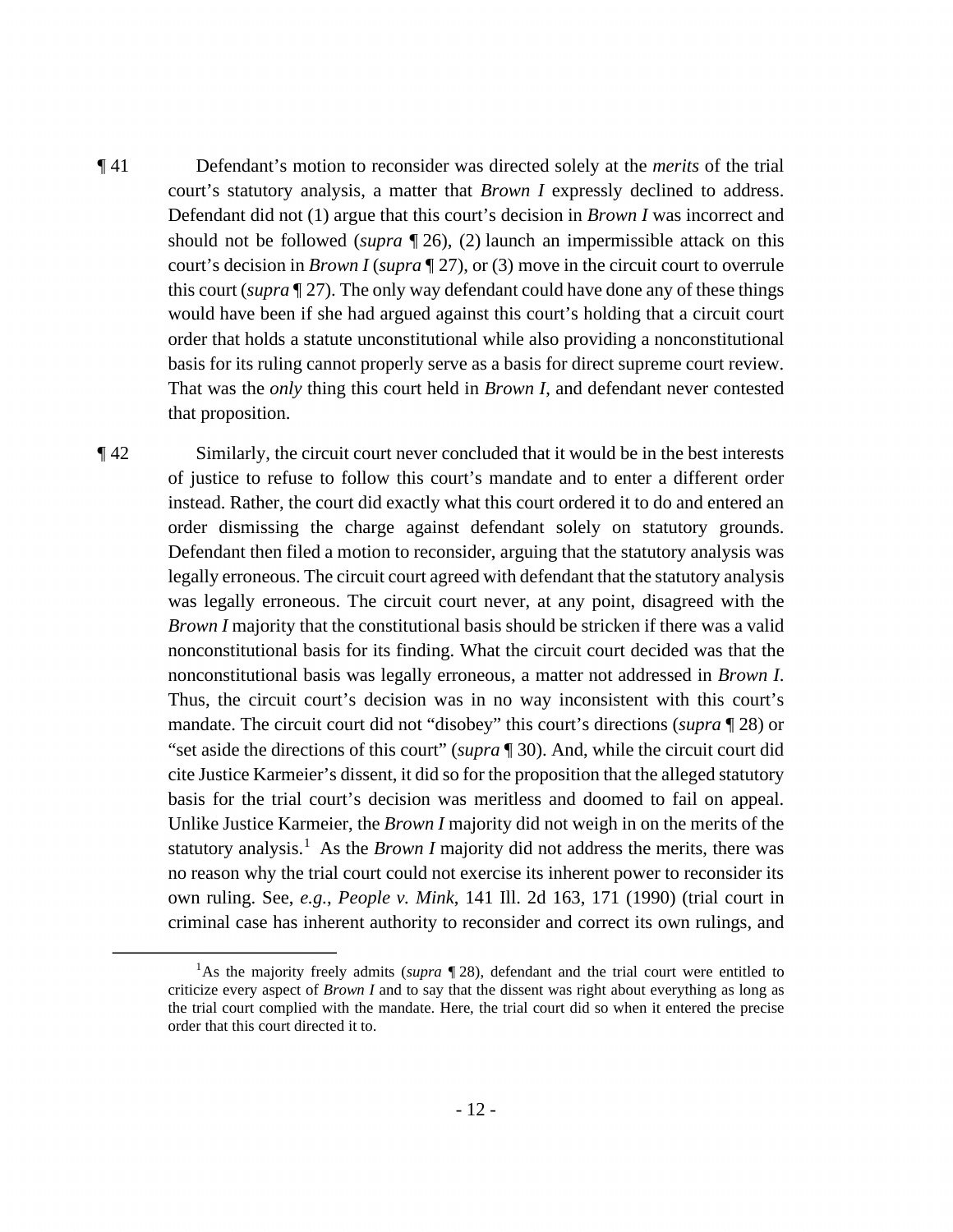this power extends to interlocutory rulings as well as final judgments).<sup>2</sup> The trial court could not have been more clear that its ruling was that the statutory analysis was legally erroneous, and the majority does not even attempt to explain how that could possibly be inconsistent with *Brown I*, which expressly declined to address that issue. The majority claims that the circuit court fundamentally misunderstood this court's mandate (*supra* ¶ 24), but it appears that the only misunderstanding is on the majority's part.

### ¶ 43 II. No Authority Supports the Majority's Decision

- decree." ' " (Emphasis added.) *Supra* ¶ 20 (quoting *Price*, 2015 IL 117687, ¶ 49, reviewing court has finally determined an issue. The majority tellingly fails to ¶ 44 The proposition the majority relies upon is that, when a cause is " 'remanded by the reviewing court with instructions to the circuit court to enter a specific order, the reviewing court's judgment is, *with respect to the merits*, "the end of the case," and there is "nothing which the circuit court [is] authorized to do but enter the quoting *Smith v. Dugger*, 318 Ill. 215, 217 (1925)). The majority then proceeds to act is if the phrase "with respect to the merits" is not in the above quote, when that phrase makes all the difference. As both defendant and the State point out in their supplemental briefs, the rule the majority is relying upon applies when the discuss anything about the cases it cites and simply takes isolated phrases out of context. All one has to do is to read the cases cited in the majority opinion to see why the majority is incorrect.
- Business Practices Act (815 ILCS 505/10b(1) (West 1998)). See *Price v. Philip*  complaint with prejudice. *Price*, 2015 IL 117687, ¶ 12. The plaintiffs later filed a ¶ 45 In *Price*, this court had, in a previous appeal, determined that the plaintiffs' claim was barred under section 10b(1) of the Consumer Fraud and Deceptive *Morris, Inc.*, 219 Ill. 2d 182, 266 (2005). The court reversed the circuit court's decision and remanded with directions to dismiss pursuant to that section. *Id.* at 274. In accordance with this court's mandate, the circuit court dismissed plaintiff's petition pursuant to section 2-1401 of the Code of Civil Procedure (735 ILCS 5/2-

 $2$ The rule is no different where, as here, a different judge hears the motion to reconsider. See *McClain v. Illinois Central Gulf R.R. Co.*, 121 Ill. 2d 278, 287 (trial court is not bound by an order of previous judge and has the power to correct orders it considers to be erroneous).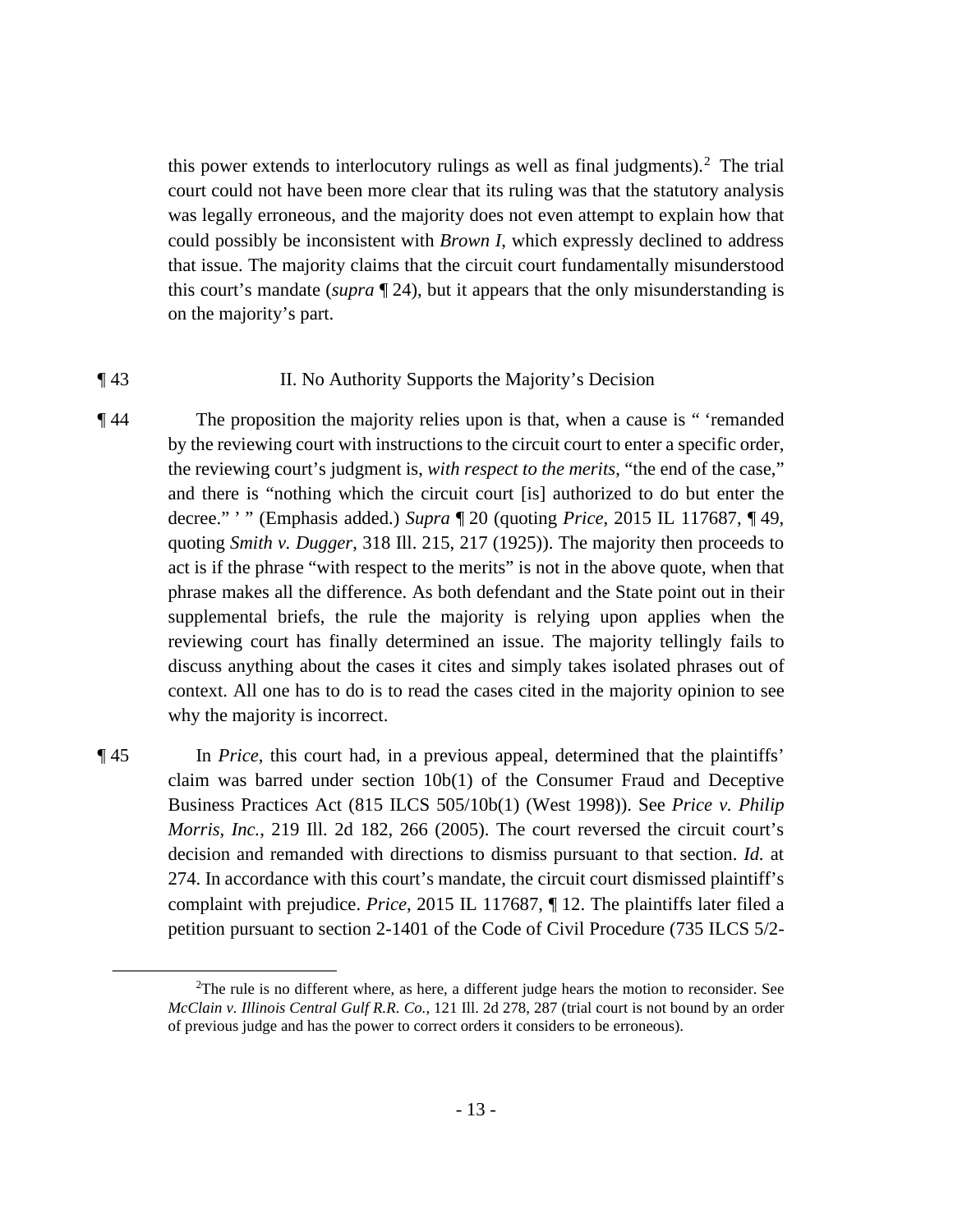court's conclusion on the section 10b(1) issue. *Price*, 2015 IL 117687, ¶ 13. This paragraph, from which the majority lifted a single sentence, is as follows: 1401 (West 2012)) directed at the circuit court's dismissal order, arguing that they had a meritorious claim based on newly available evidence that contradicted this court held that this was an impermissible attack on this court's judgment. The full

 judgment of that court is *final upon all questions decided* \*\*\*.' *PSL Realty Co.*  "Plaintiffs' argument rests on a misapprehension of the nature of the dismissal order. 'When a judgment is reversed by a court of review, the *v. Granite Investment Co.*, 86 Ill. 2d 291, 305 (1981). If the cause is then remanded by the reviewing court with instructions to the circuit court to enter a specific order, the reviewing court's judgment is, with respect to the merits, 'the end of the case,' and there is 'nothing which the circuit court [is] authorized to do but enter the decree.' *Smith v. Dugger*, 318 Ill. 215, 217 (1925). Because the circuit court has no discretion on remand to take any further action on the merits, but must do only as directed, the order entered in the circuit court is necessarily a 'ministerial act.' *Gospel Army v. City of Los Angeles*, 331 U.S. 543, 546 (1947); *Ute Indian Tribe*, 114 F.3d at 1521 (noting that once an appellate court resolves an issue and remands the cause to enter judgment, the trial court can only follow the ' "ministerial dictates of the mandate" ') (quoting *Colorado Interstate Gas Co. v. Natural Gas Pipeline Co. of America*, 962 F.2d 1528, 1534 (10th Cir. 1992)). This principle—that a circuit court order which is entered at the specific direction of a reviewing court is a ministerial act—has long been recognized by this court. As we stated in *Dugger*:

'A decree entered by a trial court in accordance with the mandate of this court must be regarded as free from error. *It is, in fact, the judgment of this court promulgated through the trial court* and is final and conclusive upon all the parties.' (Emphasis added.) *Dugger*, 318 Ill. at 217 (citing *People ex rel. McKee v. Gilmer*, 10 Ill. 242, 247-48 (1848))." (Emphases added and in original.) *Price*, 2015 IL 117687, ¶ 49.

*Price* went on to explain that a merits-based challenge directed at the dismissal order is improper *when the merits of the case have been decided by a reviewing court* because that would amount to a challenge to the reviewing court's judgment. *Id.* ¶ 51.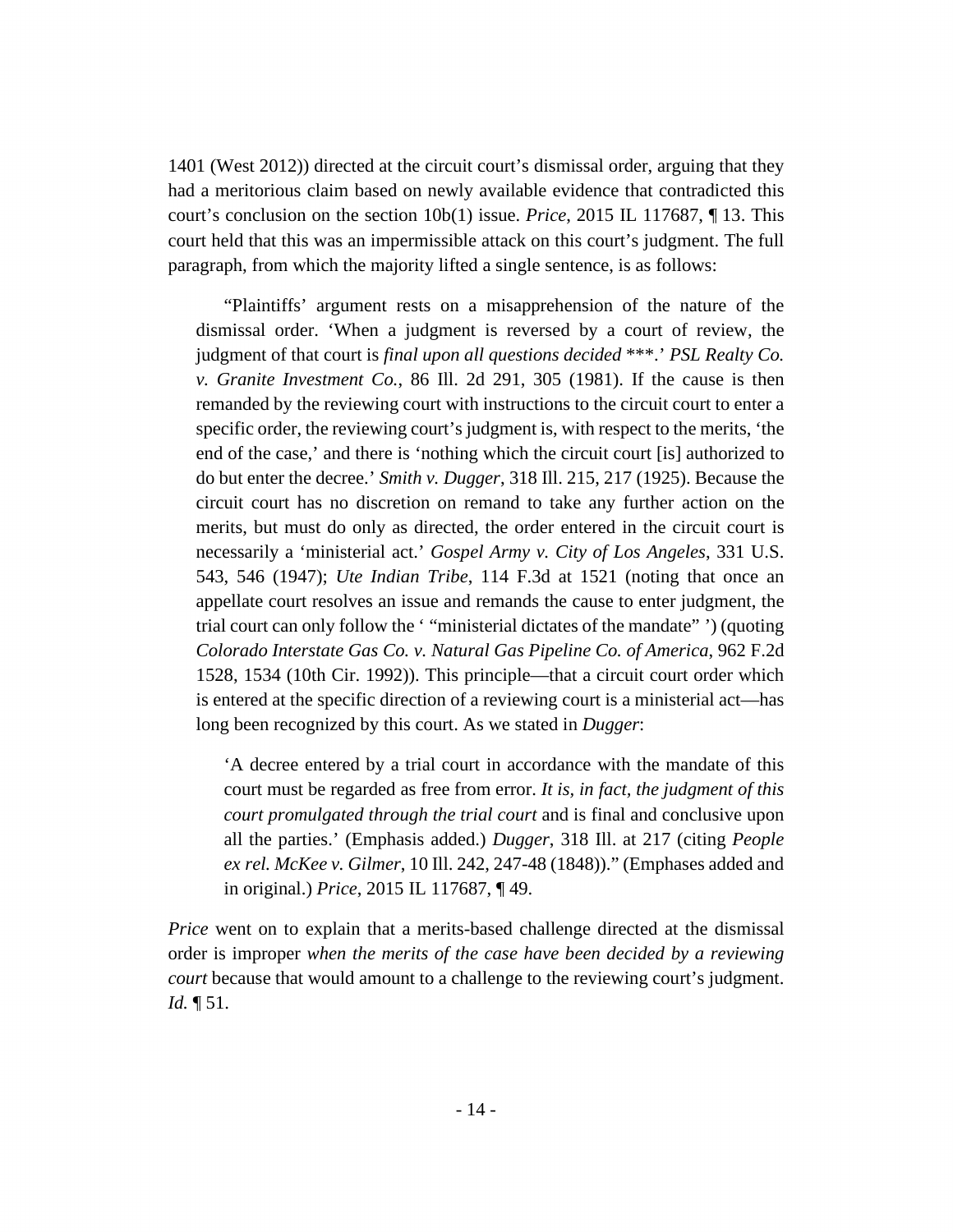those directions, and a decree entered in accordance with such directions cannot be erroneous." *Id*. The court then elaborated that a decree entered in accordance with of this court promulgated through the trial court and is *final and conclusive upon*  ¶ 46 Similarly, in *Smith*, this court had reversed and remanded *on the merits* in a previous appeal. *Smith*, 318 Ill. at 216. The trial court, instead of following this court's mandate, permitted a supplemental answer to be filed, and then the complainants filed a replication. *Id.* This court reversed and remanded, explaining that "[w]here a decree is reversed and the cause is remanded with specific directions as to the action to be taken by the trial court it is the duty of that court to follow this court's mandate must be regarded as free from error because it is "the judgment *all the parties*." (Emphasis added.) *Id.* at 217. This court then set forth why the trial court's action was improper:

> title to be good and free from doubt and directing the entry of a decree granting pendency of the appeal to the Supreme Court. None of these matters was called *to avail himself of them after a final judgment in this court*." (Emphases added.) *Id.* "In this case *the judgment of this court was on the merits*, finding the vendors' the relief prayed for. *This was the end of that case*. There was nothing which the circuit court was authorized to do but enter the decree. It could not grant leave to answer, *for after final decree there was nothing to answer*. The answer which the court permitted to be filed alleged the existence of various judgments against one of the vendors which were liens on the land prior to the first decree, a bill to foreclose a mortgage filed in the circuit court prior to the first decree, and a bill for partition among the vendors filed after the first decree, during the to the attention of the circuit court or this court. *It was too late for the defendant*

 reversed and remanded *on the merits* in a previous appeal. See *Boggs v. Willard*, "all the questions had been finally heard, tried and decided on the appeal in this court"); *PSL Realty Co. v. Granite Investment Co.*, 86 Ill. 2d 291, 305 (1981) The other cases cited by the majority are also ones in which a reviewing court had 70 Ill. 315, 317 (1873) (explaining that, after this court had reversed and remanded on the merits, circuit court could only act in conformity with the opinion because (previous judgment was final on the dissolution of the receivership; when a judgment is reversed by a court of review, the judgment is final upon all questions decided); *Fisher v. Burks*, 285 Ill. 290, 294 (1918) ("[t]he former opinion of this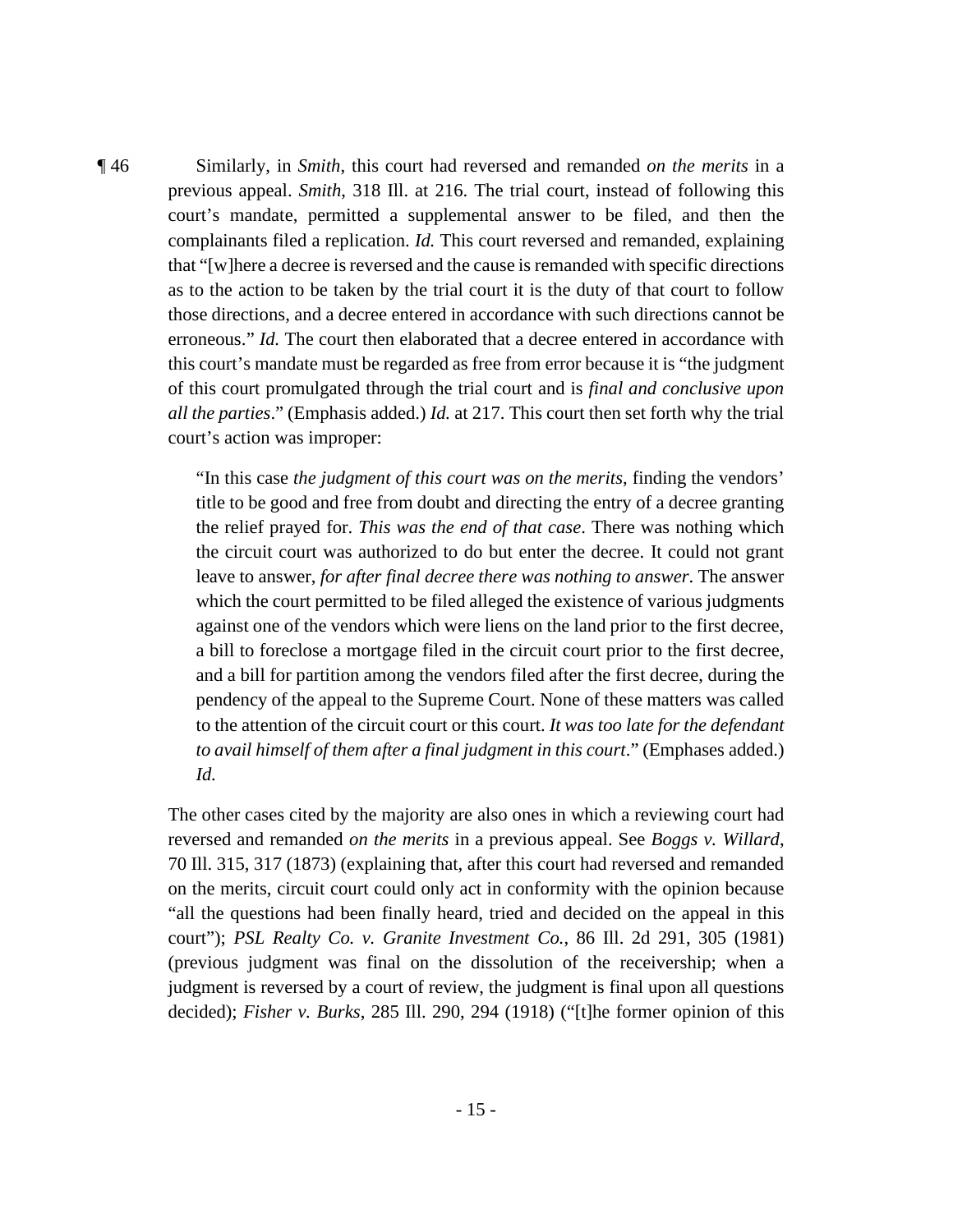court is on the merits, according to the showing made by the mandate of this court"; lower court could not then retry the case).

 various cases that had held that a merits-based reversal precludes further action in ¶ 47 A fuller explanation of the rule referenced by the majority may be found in *Noble v. Tipton*, 222 Ill. 639 (1906). In that case, this court discussed at length the the lower court that is inconsistent with the opinion of the reviewing court. *Id.* at 644-47. This court then distilled the rules it had discussed and explained how they applied to the case before it:

> *court to enter a judgment or decree as to those questions in accordance with*  thereby so change the issues involved as to require a new trial upon the facts "In a case like this, where a cause is reversed by this court, and remanded to the trial court with directions to proceed in conformity with the views of this court, it is clearly the duty of the trial court to examine the opinion and be governed as to the decree it will enter by the views expressed in the opinion. *If the questions involved in the appeal have been considered and determined by this court upon the merits, in whole or in part, then it is the duty of the trial the determination and decision of this court without a re-trial*, and it would be error under such circumstances to permit the pleadings to be amended and before a final decree was entered. *If, however, the questions involved, or any of them, are not decided upon their merits by this court, and the cause is reversed and remanded to the lower court with directions to proceed in conformity with the opinion of this court, then only the legal principles involved and which have been announced in its opinion by this court will control the lower court in its further consideration of the questions involved in the case which have not been determined on their merits in this court*. The opinion of this court filed upon the first appeal was upon the question of the delivery of said deed upon the merits. The mandate of this court required the circuit court to proceed in accordance with the views expressed in that opinion, and upon the question of the delivery and validity of said deed it was the duty of the trial court to enter a decree holding said deed to be null and void, and not to re-try that question or to permit the appellant to so amend his pleadings as to prevent a decree upon that question and to cause a re-trial of the case upon a question not involved in the case on the first appeal." (Emphases added.) *Id.* at 647-48.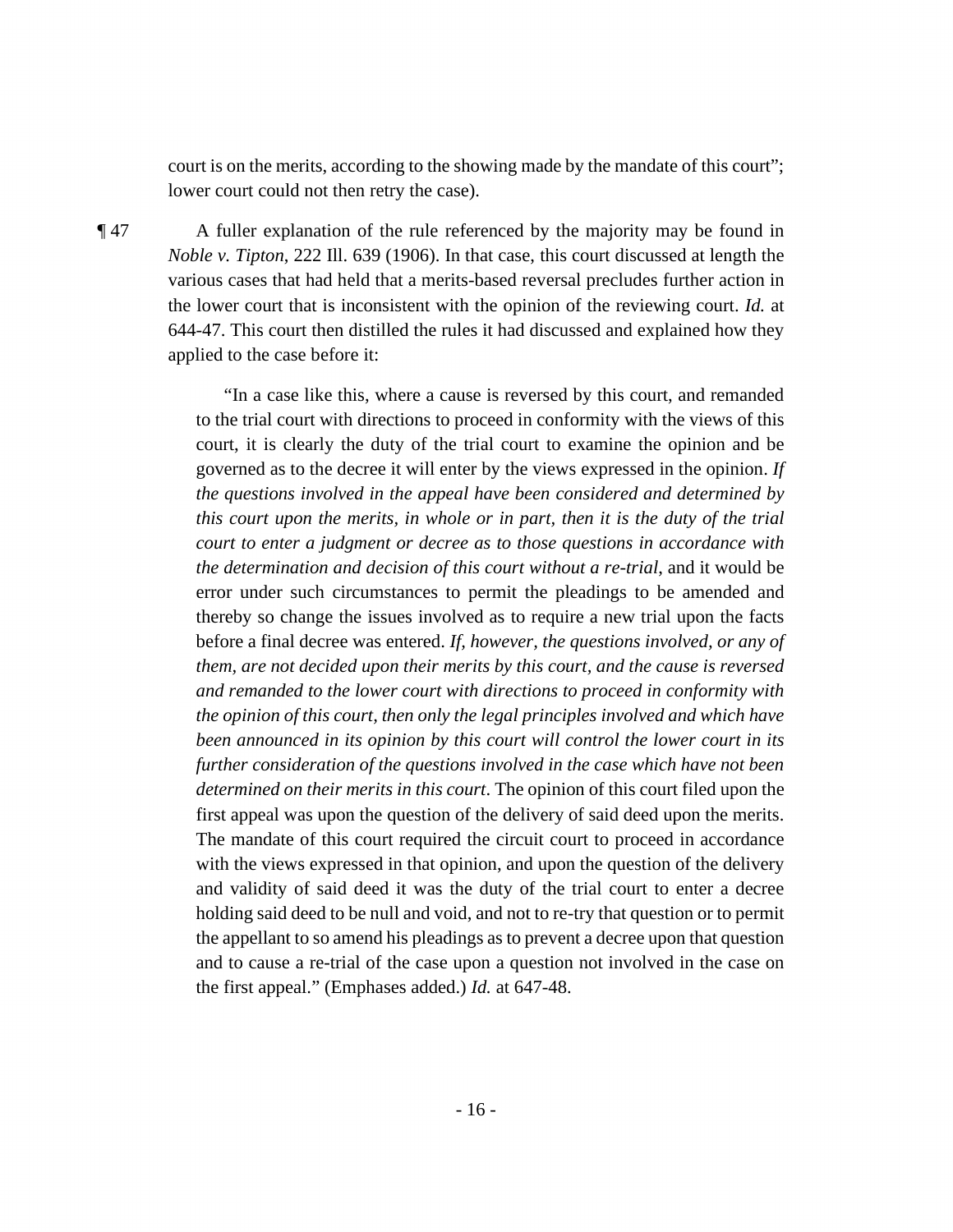See also, *e.g.*, *Roggenbuck v. Breuhaus*, 330 Ill. 294, 298-99 (1928) ("It is only when the merits of the controversy and the ultimate rights of the parties are decided in a court of review that a reversal and remandment will deprive the court below of the right to allow amendments to the pleadings and hear other evidence.").

 order was subject to appellate review on the merits. *Id.* Thus, the cases the majority decision on the merits by a court of review deprives the lower court of the ability and unambiguous.' " *Supra* ¶ 21 (quoting *Fisher*, 285 Ill. at 293). But neither the ¶ 48 In the previous appeal in this case, this court did *not* reverse and remand on the merits. This court vacated the trial court's order on procedural grounds, while specifically stating that we were expressing *no opinion* on the merits. *Brown I*, 2020 IL 124100,  $\P$  32.<sup>3</sup> Further, our opinion specifically recognized that the trial court's relies upon provide no support whatsoever for its holding. Because this court had not expressed any opinion on the merits and had specifically left the merits of the statutory analysis open for appellate review, there was nothing precluding the trial court from reconsidering its ruling on the merits. See, *e.g.*, *Price*, 2015 IL 117687, ¶ 49 (when this court reverses and remands, its opinion is final *on all questions decided*); *Noble*, 222 Ill. at 648 (when this court has not decided certain questions on the merits, only the legal principles that have been announced by the court will control the lower court in its further consideration of questions that have not been determined on the merits in this court); *Roggenbuck*, 330 Ill. at 298-99 (only a to take further action). The majority claims that this court's mandate was " 'precise mandate nor the opinion said anything precluding the trial court from considering a motion to reconsider on the merits.<sup>4</sup> And indeed, why would this court's mandate have said any such thing, as the opinion specifically recognized that the merits were still open to review?

 $3$ Perhaps realizing that it is relying on wholly inapplicable authority, the majority adds the words "or vacated" to the *Price* rule. See *supra* ¶ 24. As we shall see, however, extending the rule for merits-based decisions of this court to a situation in which there was no judgment on the merits from this court is attempting to pound a square peg into a round hole.

<sup>&</sup>lt;sup>4</sup>The opinion filed today states in its conclusion that, "[o]n remand, the circuit court shall not *Supra* ¶ 33. The inclusion of this language merely highlights and confirms the absence of any such entertain any motion from any party, nor take any action other than entering the modified order." language in the previous opinion.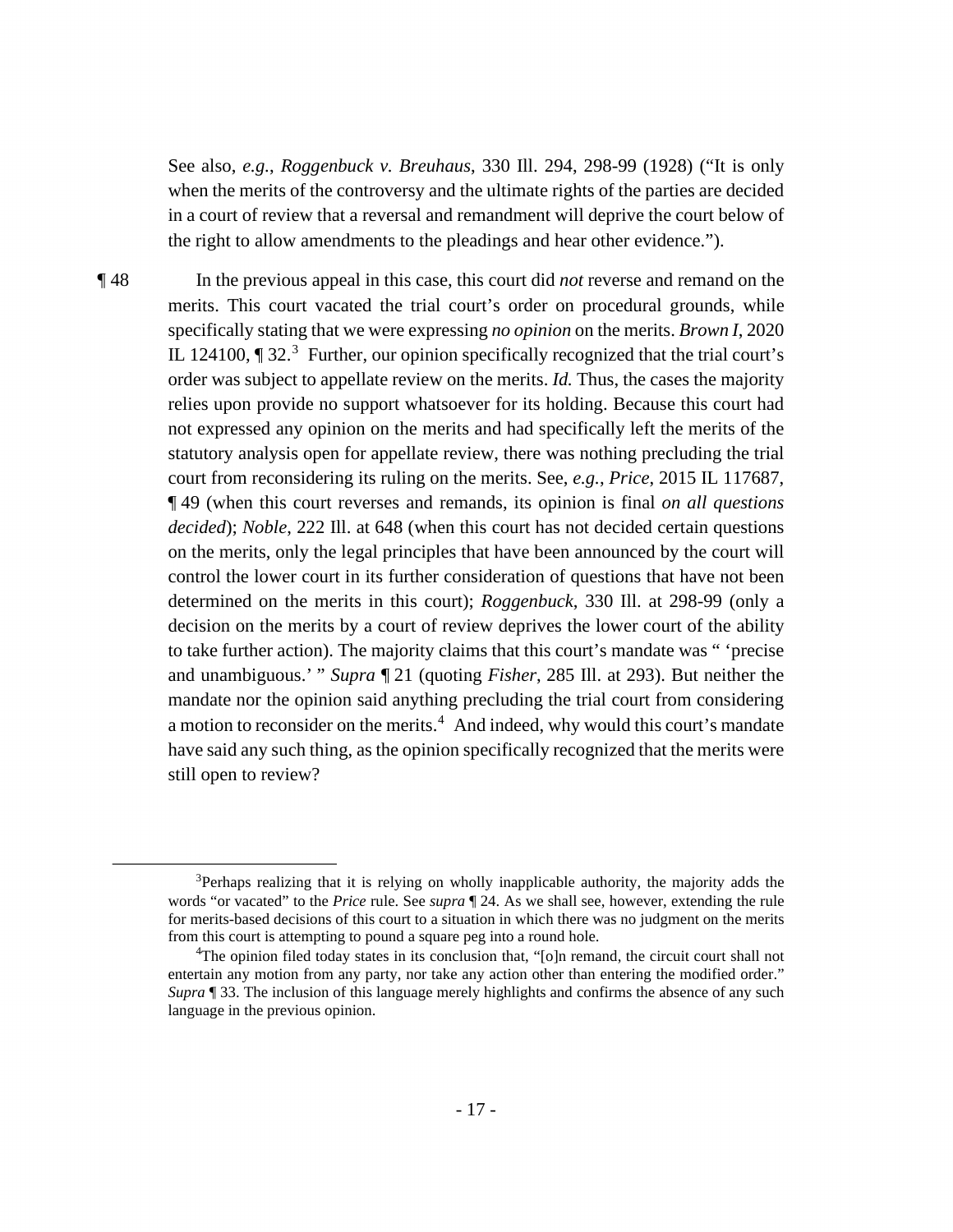free from error. *Supra* ¶ 24. Moreover, the circuit court has no power to set aside a court whose judgment it is. *Supra* ¶ 25. There are two problems with the majority's judgment, that order is " ' "final and conclusive upon all the parties." ' " *Supra* ¶ 24 ¶ 49 The majority tries to get around this problem by relying on the principle from *Price* that, when a judgment is reversed and remanded by this court with directions to enter a particular order, that order becomes the judgment of this court promulgated through the trial court. *Supra* ¶ 24. Thus, according to the majority, the trial court's order is final and conclusive on the parties and must be regarded as judgment of this court, and a party may obtain relief from a judgment only from the position. First, as thoroughly set forth above, the rule that the majority is referring to applies when the reviewing court has reversed and remanded and directed the entry of a final judgment. The majority should have recognized this problem when it wrote that, when the circuit court performs the act of implementing this court's (quoting *Price*, 2015 IL 117687, ¶ 49, quoting *Smith*, 318 Ill. at 217). The order this court directed the court to enter in *Brown I* was anything but a judgment of this court that was final and conclusive on the parties, as this court stated expressly that the order was subject to further review. See *Brown I*, 2020 IL 124100, ¶ 32.

 was in fact a judgment of this court. *Supra* ¶ 24. Because it is this court's order, it all the parties." ' " *Supra* ¶ 24 (quoting *Price*, 2015 IL 117687, ¶ 49, quoting *Smith*, majority must answer: if the order entered at this court's direction was a "free from how is it subject to reversal by the appellate court? In the *same opinion*, the majority from this order may be obtained from the *appellate court* (*supra* ¶ 10). The majority ¶ 50 This brings us to the second problem: the majority has painted itself into a corner from which there is no escape. According to the majority, the order entered pursuant to this court's directions was not in fact an order of the circuit court but must be regarded as " " "free from error," ' " and it is " " "final and conclusive on 318 Ill. at 217). And relief may be had from this order only from the court whose judgment it is, *i.e.*, this court. *Supra* ¶ 25. However, the majority also freely concedes that the very same order may be reviewed by *the appellate court*. *Supra*  ¶ 10. In other words, the appellate court is free to reverse the trial court's order on the exact same grounds that the trial court reconsidered it. Here is the question the error" order of the supreme court that was final and conclusive on all the parties, says that relief from the order entered by the trial court may be had only from *this court* because it is in reality this court's judgment (*supra* ¶ 25) and also that relief cannot have it both ways, and it created this problem by trying to apply a rule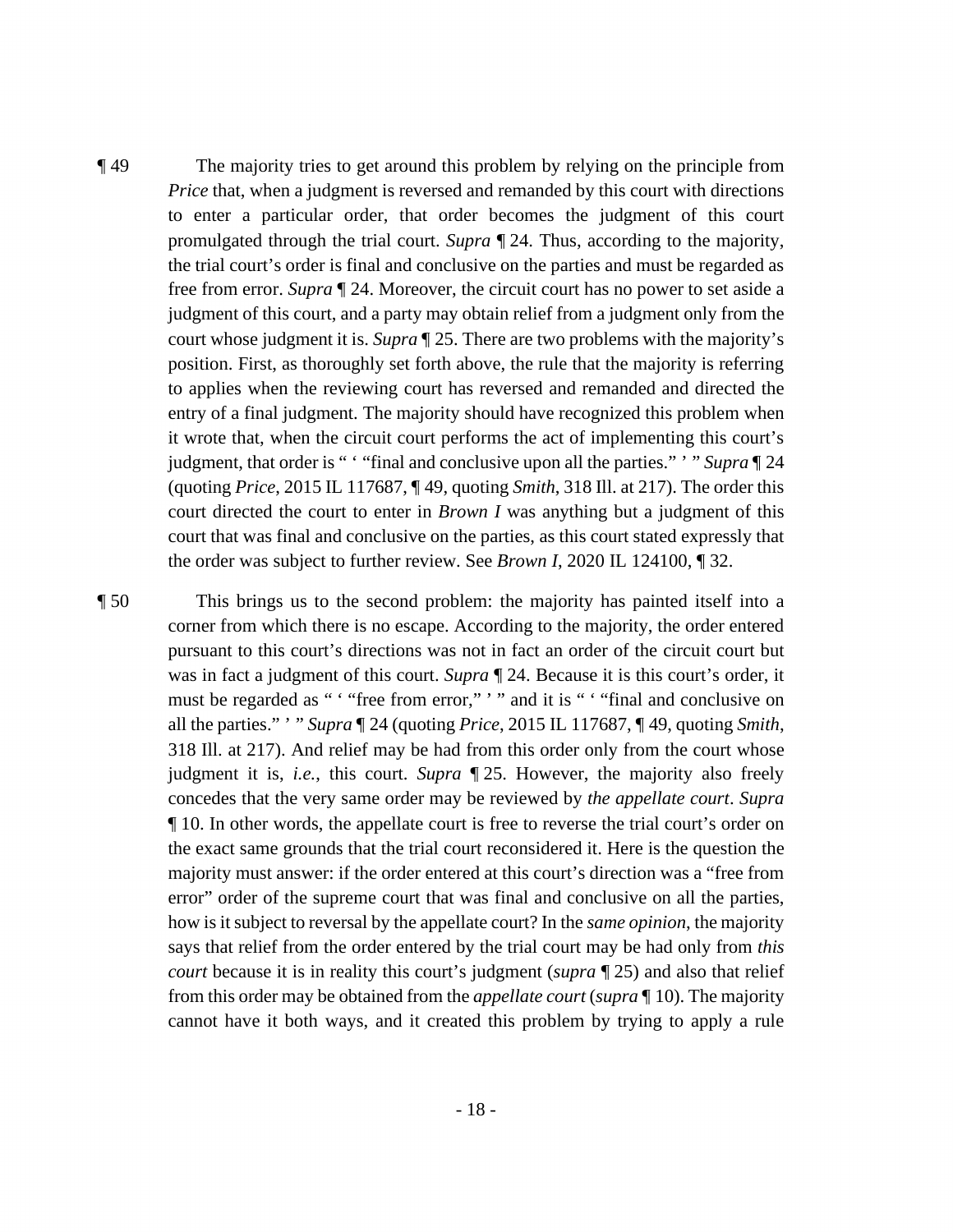applicable to reversals by this court on the merits to a situation where this court did not issue a decision on the merits.

 $\P$  51 In a nutshell, the conundrum for the majority is this: either (1) the order entered court to reconsider it. Nor does the majority explain why, if this court has not considered the merits of the statutory issue, it is forcing the trial court to maintain by the trial court was in reality the judgment of this court, in which case it could *not* be reviewed by the appellate court, or (2) the order *could* be reviewed by the appellate court, in which case it could *not* be the judgment of this court. And if it is the latter, then there is no reason why the trial court could not exercise its inherent power to reconsider its own ruling. If the order is subject to review on the merits by the appellate court, then it is subject to reconsideration on the merits by the trial court. The majority never explains why it is perfectly fine with the appellate court reversing the order but considers it an affront to this court's authority for the circuit a certain position on that issue. Ironically, the majority claims that it is forced to decide the case as it does to avoid "upending our hierarchical judicial system." *Supra* ¶ 26. But the only thing upending our hierarchical judicial system is the majority opinion, which says that the appellate court may review a judgment of this court that was final and conclusive upon all the parties. In reality, the judgment of the circuit court was *not* a judgment of this court that was final and conclusive on all the parties because this court declined to reach the merits of the statutory analysis and only vacated the circuit court's judgment on procedural grounds. Accordingly, the trial court was free to reconsider the merits of that ruling, and nothing about it doing so upends our hierarchical judicial system.

 *Brown I* rather than a motion to reconsider in the circuit court. *Supra* ¶ 27. But why ¶ 52 The majority asserts that defendant should have filed a petition for rehearing in would defendant have done so if she did not disagree with the holding in *Brown I*? Defendant's argument in the motion to reconsider was not that direct supreme court review may be had from a trial court order that rests on both constitutional and nonconstitutional grounds. Her argument was that the trial court's statutory analysis was incorrect on the merits. Is the majority really claiming that defendant could have brought her merits-based challenge to the trial court's statutory analysis in a petition for rehearing to this court? On what possible basis could defendant have done so, when this court had expressly declined to address that issue? And how could this court possibly have granted relief on that basis? The grounds for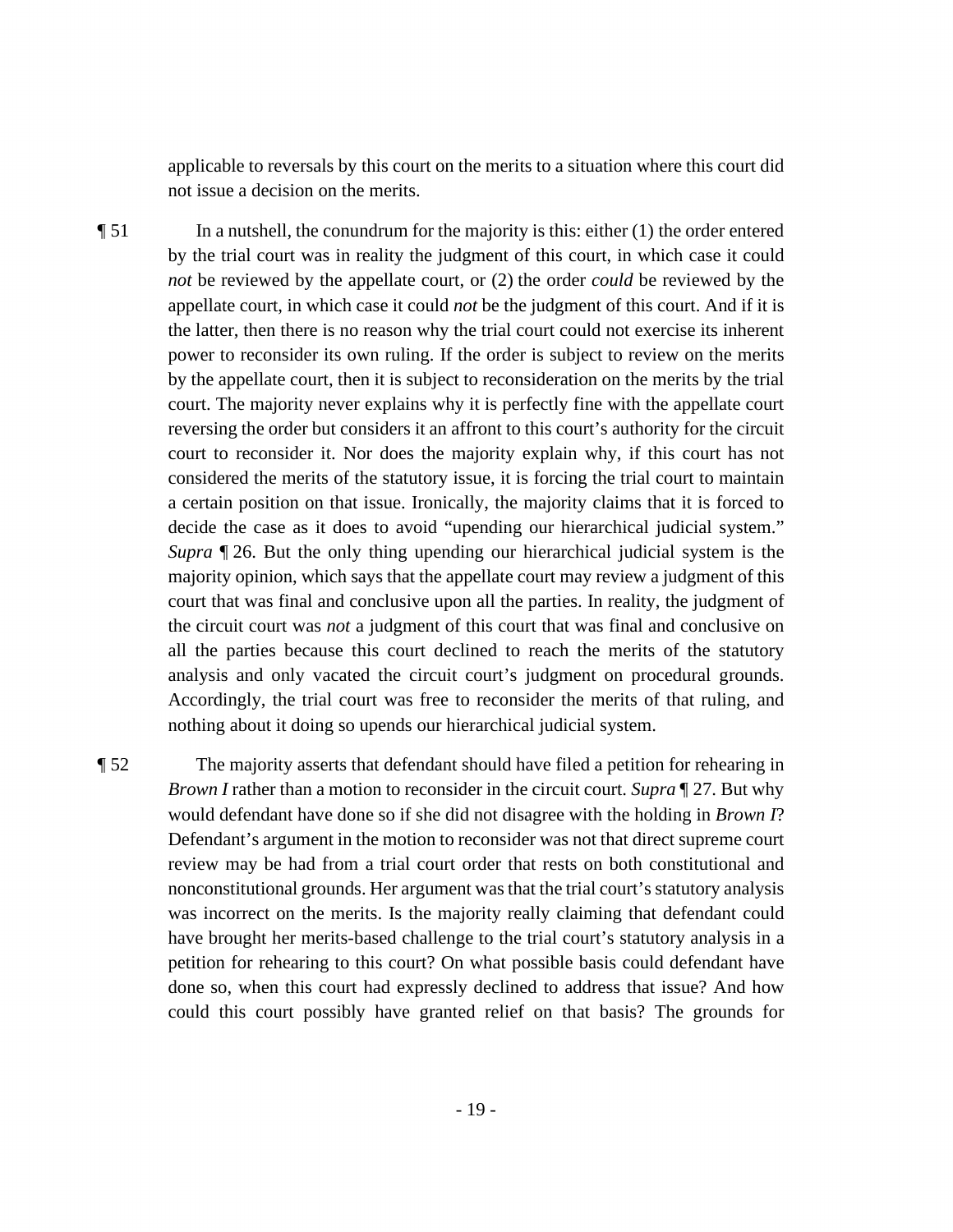rehearing are that there are points that the court "overlooked or misapprehended." Ill. S. Ct. R. 367(b) (eff. Nov. 1, 2017). *Brown I* did not overlook or misapprehend the merits of the trial court's statutory analysis; it expressly declined to reach them because it vacated on procedural grounds. The majority must answer these questions if it is going to persist in its point that defendant should have raised her argument in a petition for rehearing to this court.

## ¶ 53 III. Defendant Could File a Motion to Reconsider

- *Company*, 2012 IL 111714, [136].' " This was somewhat of a loaded question, as the circumstances of this case, I believe that defendant was entitled to file a motion defendant "complete relief." *Supra* ¶¶ 14, 30. Defendant, however, was not ¶ 54 Because the majority incorrectly answers the first question upon which we ordered supplemental briefing, it does not reach the second question. The second question was "whether the circuit court could entertain defendant's motion to vacate the June 4, 2020, modified order, given that 'as a general rule, a party cannot complain of error which does not prejudicially affect it (*Powell v. Dean Foods*  whether or not the trial court's order prejudiced defendant is the key inquiry. Under to reconsider. The majority twice refers to the trial court's order having granted acquitted. She obtained a dismissal on what she considered dubious legal grounds that she had never argued, and the order was still subject to review by the appellate court.
- declare the statute unconstitutional as applied. Thus, from defendant's point of ¶ 55 There is no exception in the statute for possession of a firearm in the home, and defendant never argued to the contrary. Neither the State nor defendant believes that defendant has a valid argument in support of the statutory ground asserted by the trial court. Defendant contends that the effect of the court's dismissal on this unargued basis is to keep her in legal limbo for years while the issue is appealed, and then she will ultimately end up right back in the same place, filing a motion to view, she has obtained anything but "complete relief." Defendant has an interest in the finality of the proceedings (see *People v. Levin*, 157 Ill. 2d 138, 161 (1993)), and that interest would be prejudiced by forcing her to defend a position on appeal that she never asserted and that she does not agree with, leaving her in legal limbo